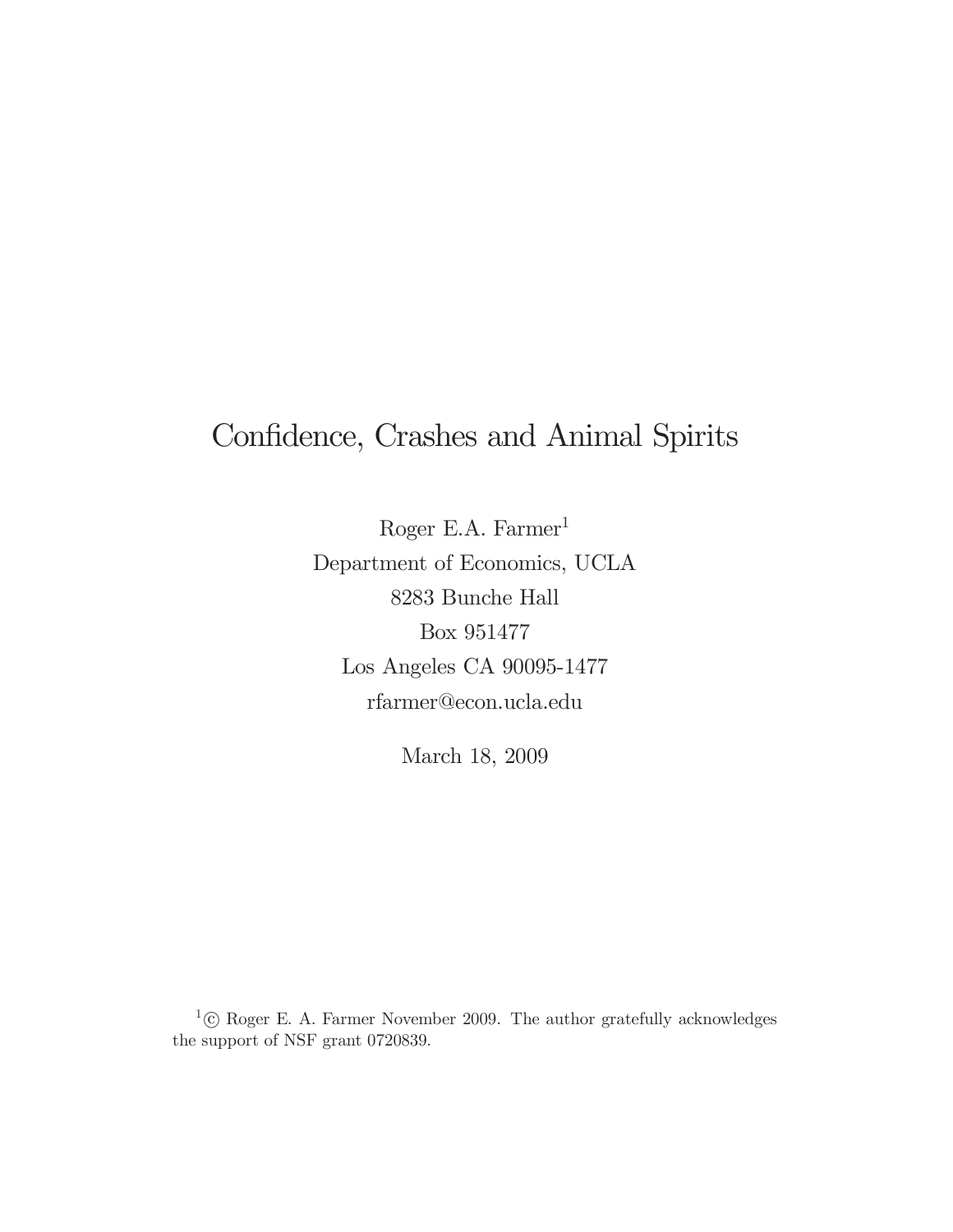#### Abstract

This paper argues that the equilibrium business cycle theory which has guided macroeconomics for the past thirty five years is flawed. I introduce an alternative paradigm that retains the main message of Keynes' General Theory and which reconciles that message with Walrasian economics. I argue that there are two market failures in the labor market: A lemons problem and an externality. I show how those two problems lead to inefficient equilibria in which the unemployment rate is determined by the self-fulfilling beliefs of stock market participants.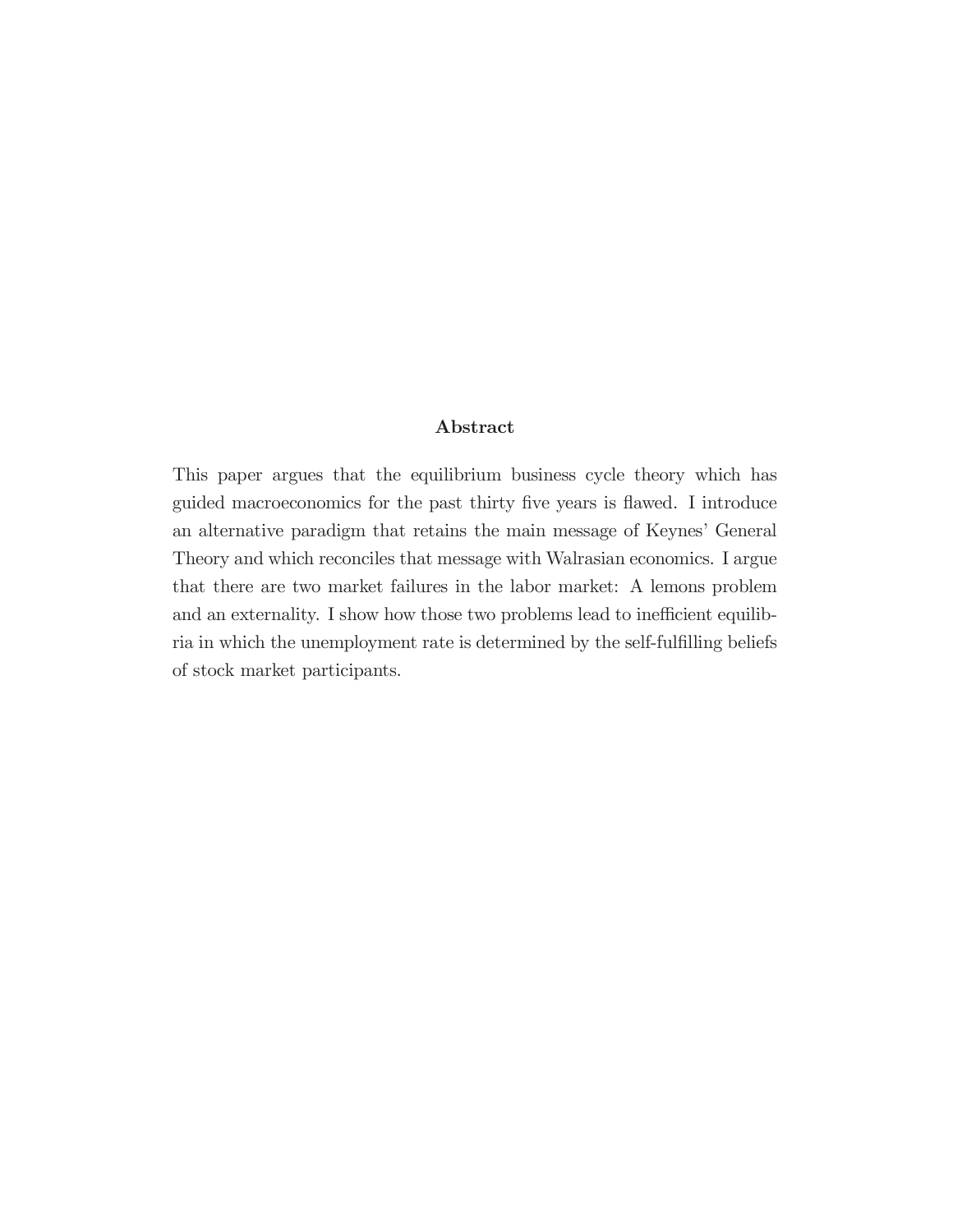### 1 Introduction

In the winter of 2009, as the world economy spirals into a deep recession, Keynesian economics has once more become fashionable. Some, but not all of this resurgence in Keynesian ideas is positive. The positive part of the Keynesian revival is the recognition that sometimes markets fail and that, when this occurs, there is a potential for government policy to improve human welfare. The negative part of the revival is the rush for policy economists throughout the world to dust off their copy of Samuelson's introductory textbook<sup>1</sup> and blindly apply fiscal policies that do not have a distinguished history of success. As economists, we need to get the economics right before we rush in as saviors.

The *General Theory*<sup>2</sup> had two important messages for economists. First, the labor market is different from most other markets and, as a consequence, there may be may different labor market equilibria and many different equilibrium unemployment rates. Second, the unemployment rate we end up with is selected by the confidence of market participants. Keynes did not try to reconcile these ideas with Walrasian economics and the attempt to do so by post-war economists was, in my view, a failure. It led to the bastard Keynesianism of the neoclassical synthesis which castrated the main message of the General Theory: Persistent high unemployment is an equilibrium phenomenon.<sup>3</sup> This paper makes this idea precise, in a way that the *General Theory* did not, by explaining the market failure that leads to multiple steady state equilibria.

<sup>&</sup>lt;sup>1</sup>Samuelson (1948).

 $2$ Keynes (1936).

<sup>&</sup>lt;sup>3</sup>The term 'bastard Keynesianism' is from Joan Robinson 1965, Pages 100-101.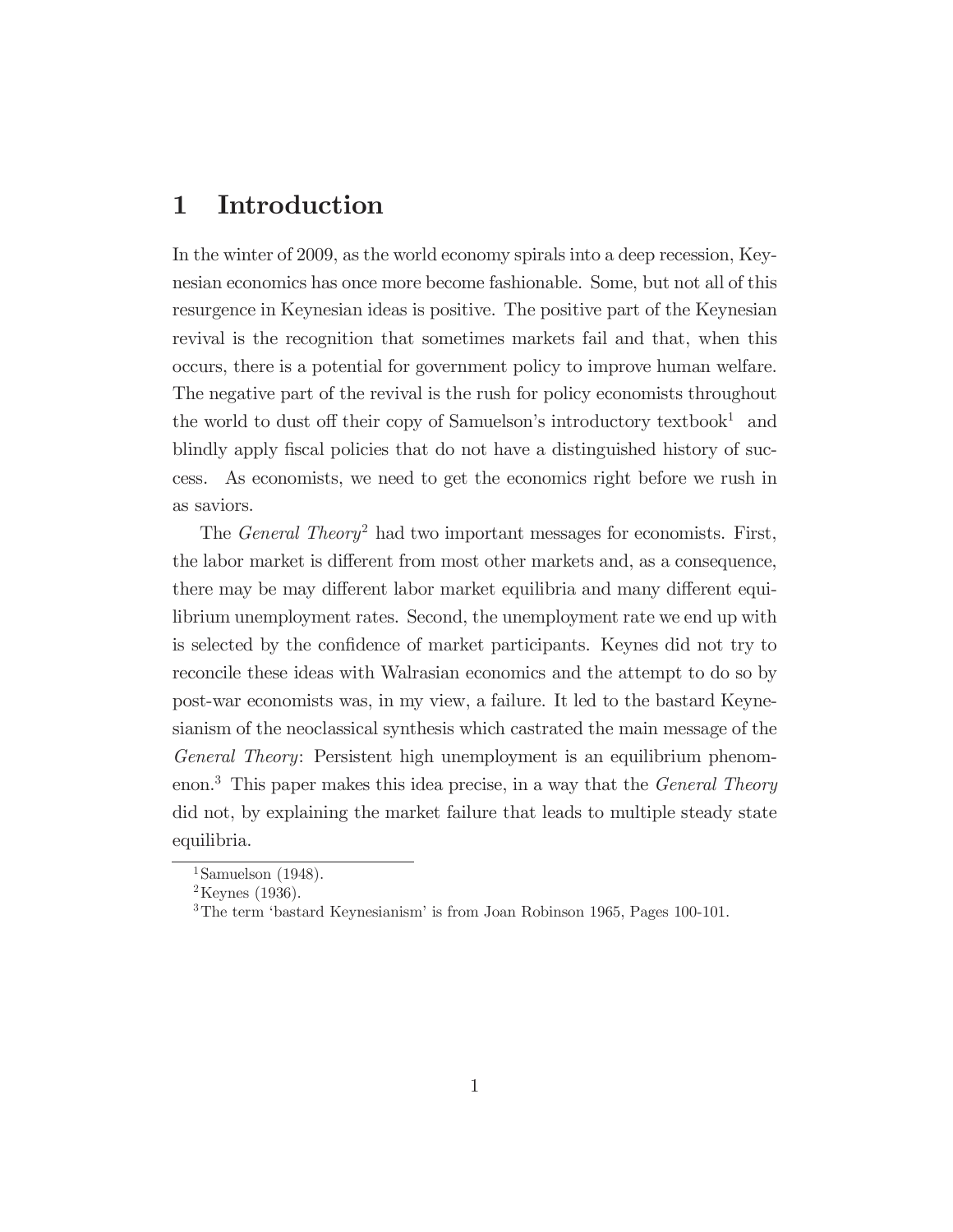#### 2 The Market Failure

According to the first theorem of welfare economics, every competitive equilibrium is Pareto efficient. It is difficult to overemphasize the power of this idea and the importance it has had in guiding the questions that economists ask and the explanations we seek for economic misfortune.

If the first welfare theorem applies to the real world, then high unemployment must be a result of changes in the fundamentals of the economy. A social planner would have chosen a high unemployment rate because technological constraints have temporarily changed in a way that makes high unemployment the right way to satisfy human wants. Even those who hold a strong faith in free markets find it difficult to make this argument about the current recession. There is similar reluctance to attribute social efficiency to unemployment during the Great Depression. Some economists have claimed instead that the problem at that time was one of government intervention in markets in ways that distorted efficient outcomes: According to this view, government is not the solution, it is the problem.4

Although there is much to be said for the argument that government sometimes does more harm than good, there is also much to be said for the argument that free markets do not always deliver efficient outcomes. There is a long history in economics of recognizing specific market failures and recommending policies to correct them. In this paper I will identify two such failures, an *externalities problem* and a *lemons problem*.<sup>5</sup> I will argue that

 $4$ Milton Friedman and Anna Schwartz made the argument in A Monetary History of the United States (1963) that the Great Depression was made a great deal worse than it should have been by incompetent monetary policy. For a recent example of a similar argument see the paper by Harold Cole and Lee Ohanian in the Journal of Political Economy (2004). For a criticism of the classical approach to understanding depressions see Peter Temin's review article in the Journal of Economic Literature (2008).

<sup>&</sup>lt;sup>5</sup>By a lemons problem I mean the market failure identified by Akerlof (1970) in his classic paper, "The Market for Lemons". Akerlof discussed informational asymmetries in the used car market. I will apply a similar argument to the markets for inputs to the process of search in the labor market.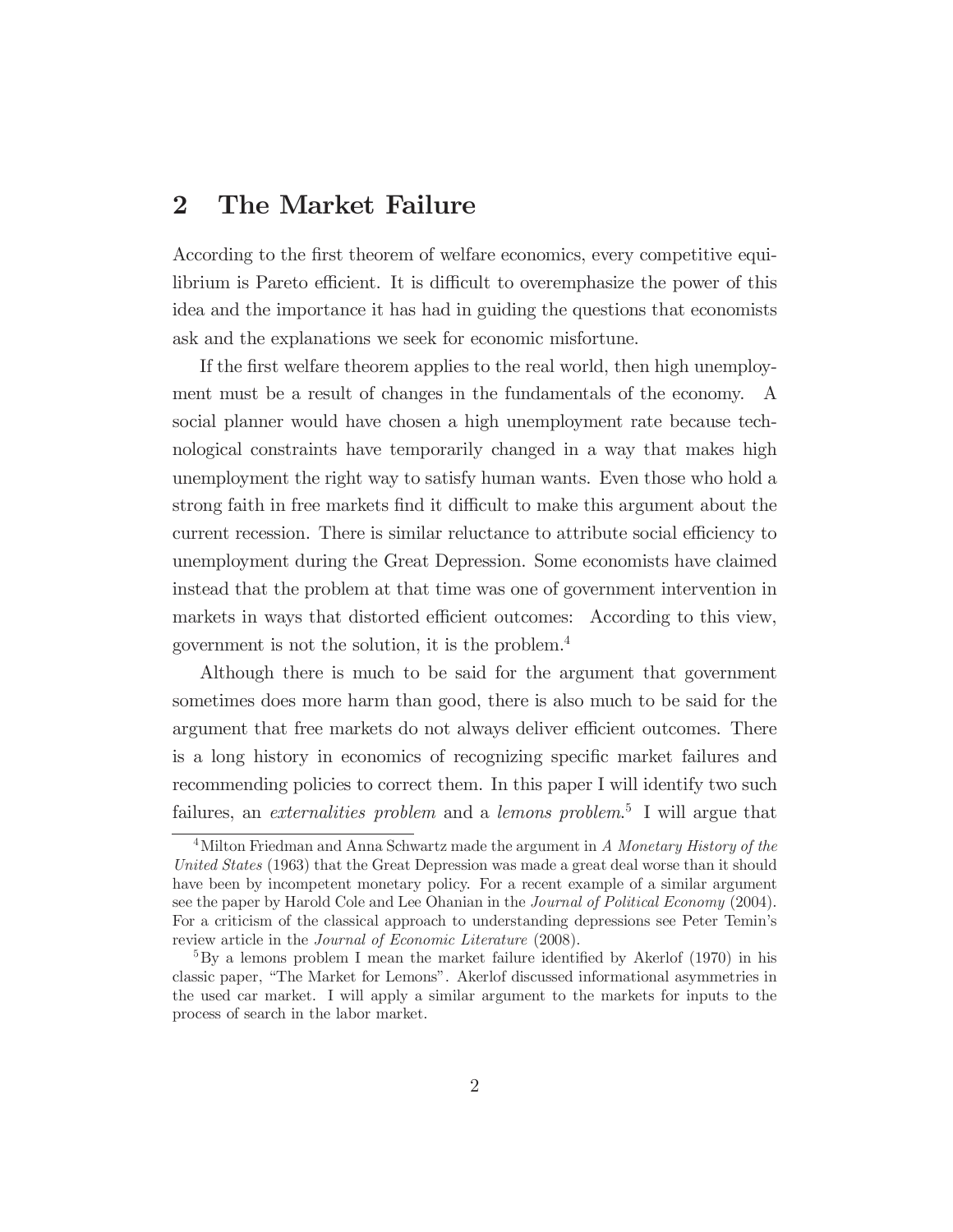the process of finding a job can be represented by a search technology and that a lemons problem leads to the nonexistence of input markets to the search technology. The non existence of these markets leads to the existence of multiple equilibria that are supported not by prices but by an externality in the search market that plays the role of a missing relative price.

## 3 Overview of the Model

In the following pages I will construct the simplest possible model that captures my main theme. It is a variant of a 'Lucas Tree Economy', populated by a representative agent, endowed with a single unit of non-reproducible capital.6 Output is produced by competitive firms that rent capital from households and employ workers each period. The main difference from a standard model is in the way I model the labor market by adopting a variant of search theory.

In an approach that has become standard in search theory, one assumes that firms and workers are randomly matched. Once matched, the wage is set by a Nash bargain. In this paper I drop the Nash bargaining assumption and assume instead that all firms offer the same wage in advance. This leads to a model in which there is a continuum of steady state equilibria.7 In each equilibrium there is a different real wage, a different unemployment rate and a different value for assets. Every equilibrium is associated with zero profits for firms but not all equilibria have the same welfare properties. The main idea of this paper is to exploit the fact that there are multiple labor market equilibria to introduce business confidence (Keynes called this animal spirits) as an independent determinant of economic activity.

<sup>6</sup>Lucas Jr. (1978).

<sup>7</sup> I refer repeatedly in this paper to standard search theory. By this I mean the work discussed in Pissarides (2000) and the more recent developments of that literature surveyed in Rogerson, Shimer, and Wright (2005). In almost all of this work there is a locally unique equilibrium unemployment rate that depends only on fundamentals. A rare exception to models with this property is Hall (2005).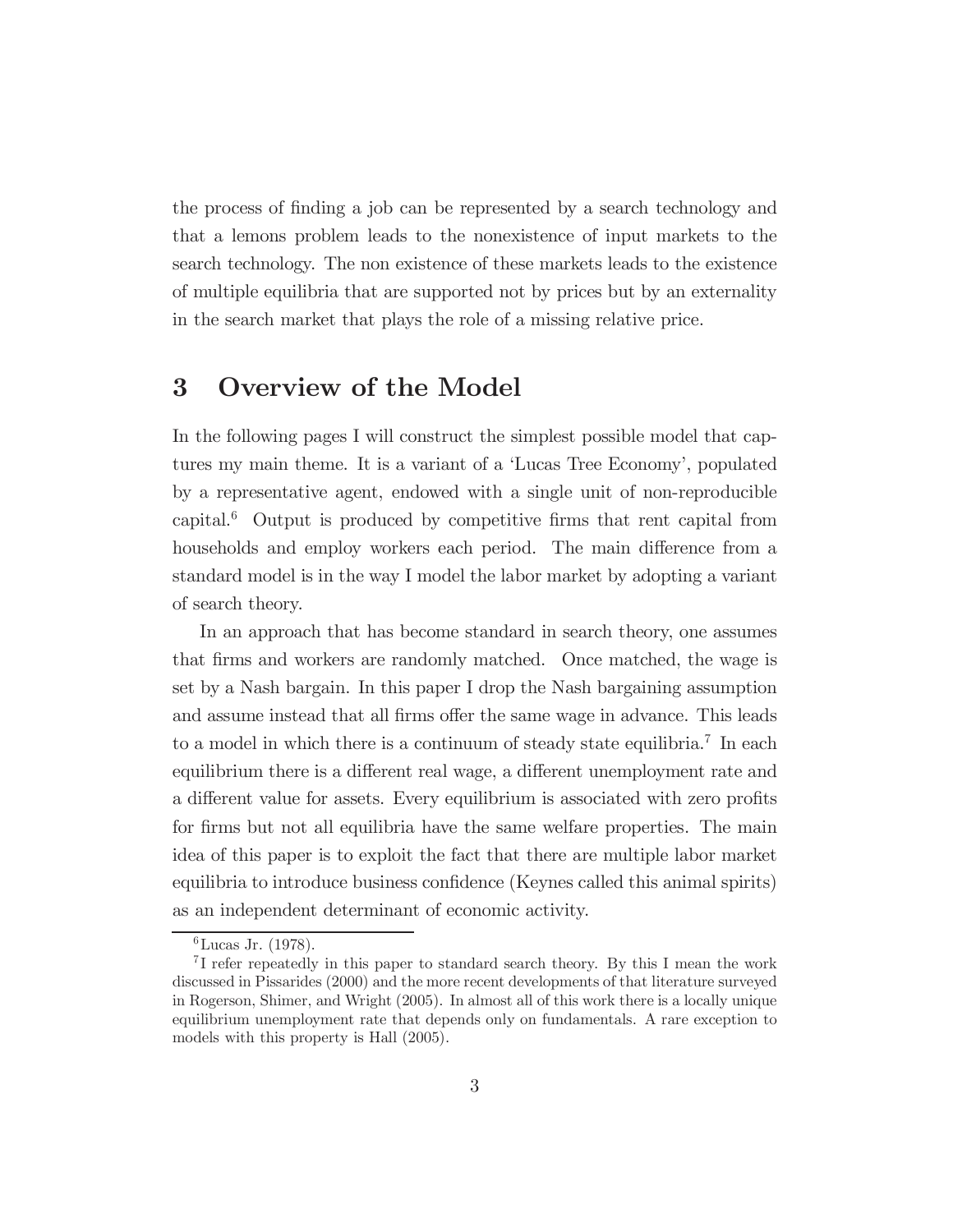In the following sections, I begin by describing preferences, technologies and endowments and I show how a social planner would choose employment in each period. I then argue that an informational asymmetry precludes markets from decentralizing this equilibrium in the usual way and that the problem is so severe that it precludes the existence of markets for the inputs to the search technology. Because of these missing markets there is a continuum of decentralized equilibria.

#### 4 Endowments, Preferences and Technology

There is an infinite sequence of periods and a representative household with a continuum of members. The economy is endowed with one unit of non reproducible capital and, in each period, with one unit of time. The endowments place constraints on the resources available for production that are represented by inequalities (1) and (2):

$$
H_t \le 1,\tag{1}
$$

$$
K_t \le 1. \tag{2}
$$

I use the symbol  $K_t$  to represent capital allocated to production and  $H_t$  to represent time allocated to labor market search. I explain this idea further below.

Household utility is defined over sequences of a unique consumption good,  ${c_t}$ . It is represented by the expression

$$
J = \sum_{t=1}^{\infty} \log(c_t).
$$
 (3)

Households suffer no disutility from work.

There are two technologies, one for producing output from labor and one for moving workers from home to work. I use the symbol  $L_t$  to refer to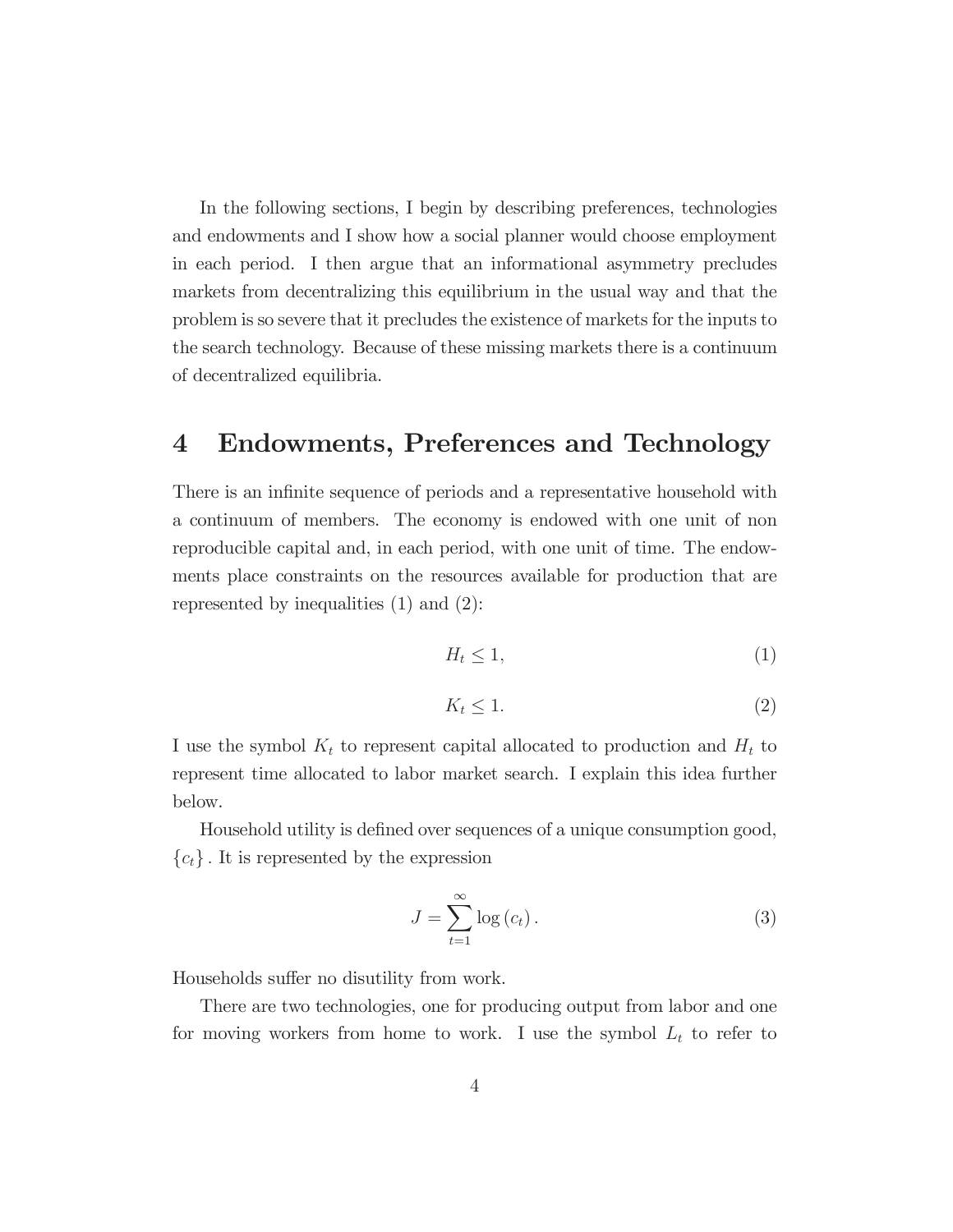the measure of workers employed in any given period and  $U_t$  to refer to the measure of unemployed. They are related by the expression:

$$
L_t + U_t = H_t,\t\t(4)
$$

which states that if  $H_t$  workers search for a job,  $L_t$  will be successful and the remaining  $U_t$  workers will be unemployed.

Employed labor may be allocated to one of two tasks: Recruiting or production. I refer to labor allocated to recruiting with the symbol  $V_t$  and I use  $X_t$  for labor allocated to production. The sum of  $V_t$  and  $X_t$  is total employment,  $L_t$ ,

$$
V_t + X_t = L_t. \tag{5}
$$

The manufactured commodity is produced from labor and capital using the constant-returns Cobb-Douglas technology

$$
c_t = K_t^a X_t^b,\t\t(6)
$$

where, by the constant returns-to-scale assumption,

$$
a + b = 1.\t\t(7)
$$

Each period labor must be moved from home to work using a search technology. To keep the model as simple as possible I make the unrealistic assumption that all workers are fired and must be rehired every period. Given this assumption, the search technology takes the form,

$$
L_t = H_t^{1/2} V_t^{1/2}.
$$
\n(8)

The assumption that all labor is rehired every period is a strong one. If I did not make this assumption then employment would become a state variable and the description of the dynamics of equilibria would become more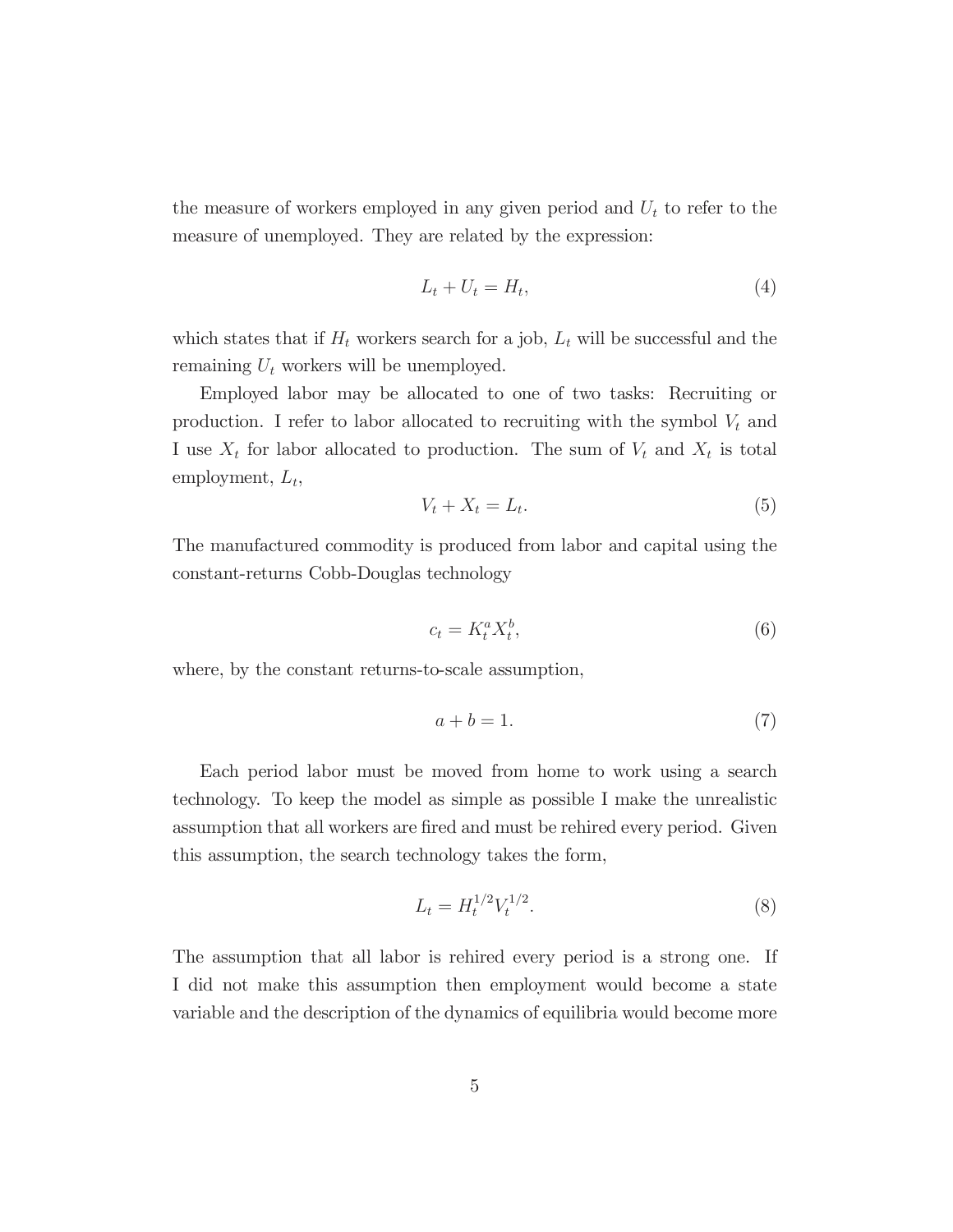complicated. It is not too difficult to work out what happens in this case but since it complicates the algebra without adding insight, I have dispensed with that complication here.

The cost to the firm of hiring new workers is measured in labor units, rather than output, in contrast to most search models. This innovation to the standard search model is not important and is made for expositional simplicity. The timing of the employment decision deserves some discussion, however, since it is somewhat non-standard. Effectively, I am allowing the firm to use workers to recruit themselves.

Since the firm begins the period with no workers, and since workers are an essential input to recruiting, it might be argued that the firm can never successfully hire a worker. Since I will be thinking of the time period of the model as a quarter or a year, this assumption should be seen as a convenient way of representing the equilibrium of a dynamic process. The planner chooses a feasible 4-tuple  $\{V, c, L, X\}$  and Equations (5) – (8) describes the set of feasible plans.

### 5 The Social Planning Problem

The planner maximizes (3) subject to the constraints  $(5) - (8)$ . Since there is no way of accumulating new capital, this problem reduces to the simpler one of maximizing consumption in every period. By combining the constraints into a single inequality the problem of the social planner can be restated as follows:

$$
\max_{\{L_t\}} c_t \tag{9}
$$

$$
c_t \le \left[L_t \left(1 - L_t\right)\right]^b. \tag{10}
$$

This problem has the following solution

$$
L_t = \frac{1}{2}, \qquad t = 1, \dots \tag{11}
$$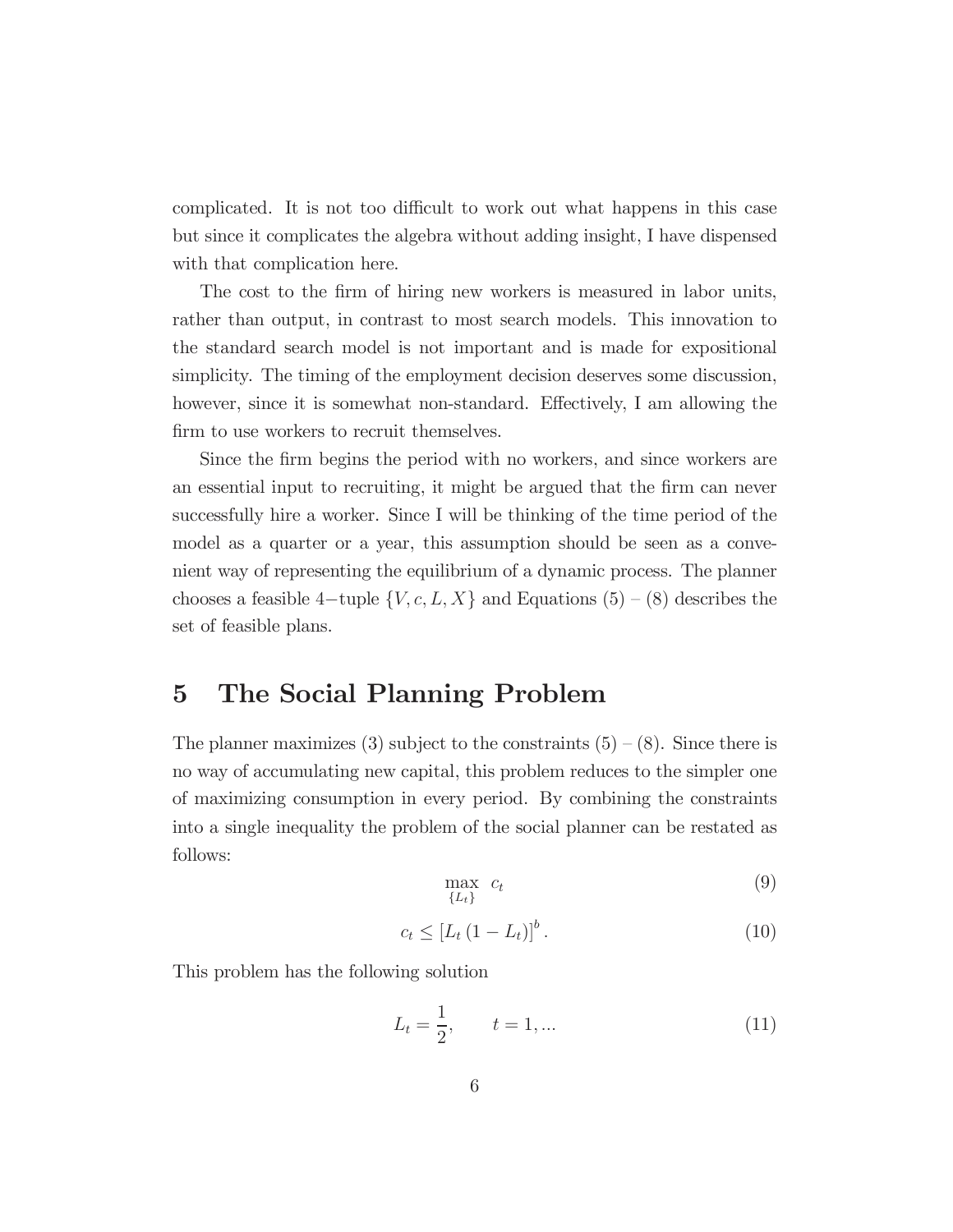The social planner will chose to find jobs for only half of the labor force in every period; the remaining half remain unemployed.

This economy possesses an optimal unemployment rate of  $50\%$ .<sup>8</sup> This is an obvious candidate to represent 'the natural rate of unemployment' and I shall define it as such in this paper. This is a somewhat different definition from that of Milton Friedman who, in his 1968 presidential address to the American Economic Association defined the natural rate as follows:

The "natural rate of unemployment," ... is the level that would be ground out by the Walrasian system of general equilibrium equations, provided there is imbedded in them the actual structural characteristics of the labor and commodity markets, including market imperfections, stochastic variability in demands and supplies, the cost of gathering information about job vacancies and labor availabilities, the costs of mobility, and so on. [Friedman (1968), page 8.]

These two definitions are equivalent only in an economy in which the first welfare theorem holds. I will argue that, as a consequence of missing markets, the first welfare theorem does not hold. As a consequence, there is a continuum of unemployment rates that "would be ground out by the Walrasian system of general equilibrium equations". If one is looking for benchmark of efficiency, and a benchmark like this is certainly useful, Friedman's definition is not much help. It is for this reason that I have chosen to define the natural rate of unemployment to be equivalent to the unemployment rate that would be chosen by a social planner.

Why is there an optimal unemployment rate in this economy? Since search gives no disutility one might expect that everyone looking for a job

<sup>&</sup>lt;sup>8</sup>The fact that it is 50% rather 2% or 90% is a property of the parametrization of the search technology. I have retained this rather unrealistic parametrization since it simpifies the algebra.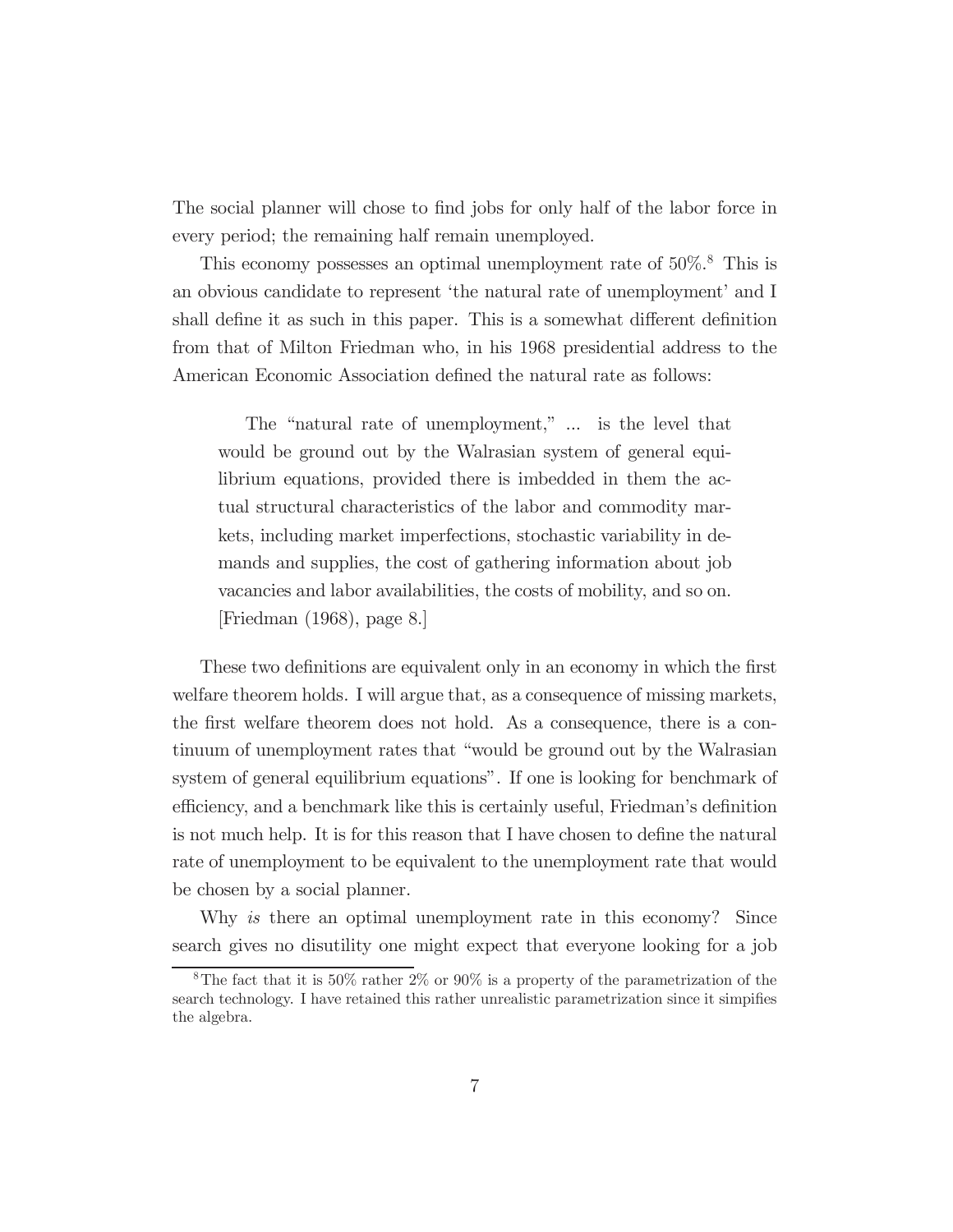should be employed. The social planner would not choose to expand employment beyond 50% since adding additional workers to the firm requires taking workers away from the production of commodities and putting them to work in the recruiting department. Although an employment rate of 100% is feasible as a limiting case, it would be counterproductive to push employment to this level since everyone would be so busy recruiting each other there would be nobody left to produce commodities.

#### 6 Why the Standard Decentralization Fails

In general equilibrium theory, every commodity is produced by a group of profit maximizing firms. Just as Microsoft produces computer software and Apple produces computers so general equilibrium theory predicts we should see headhunting firms that operate the search technology to match workers with firms. The inputs to the search technology are the search effort of unemployed workers and the search effort of firms with vacant jobs. These inputs should be purchased from households and firms by competitive headhunters.

The output of the search technology is a successful match between a vacancy and a worker who is qualified to fill it. This output should be sold to a worker-firm pair once a match has been established. Although we do see some headhunting firms, they are a small fraction of the employment market and they do not operate in the way that general equilibrium theory predicts.

In practice, those headhunting firms that do exist operate as personnel departments for firms that are too small or too specialized to run their own operations. They charge firms for their services but they do not pay them for their vacancies nor do they pay unemployed workers for the exclusive right to match them with firms. The markets for the input time of searching workers and the market for the input time of searching firms do not exist. It is not hard to see why this is the case since, if they did exist, workers and firms would have incentives to cheat that are hard to monitor. The markets for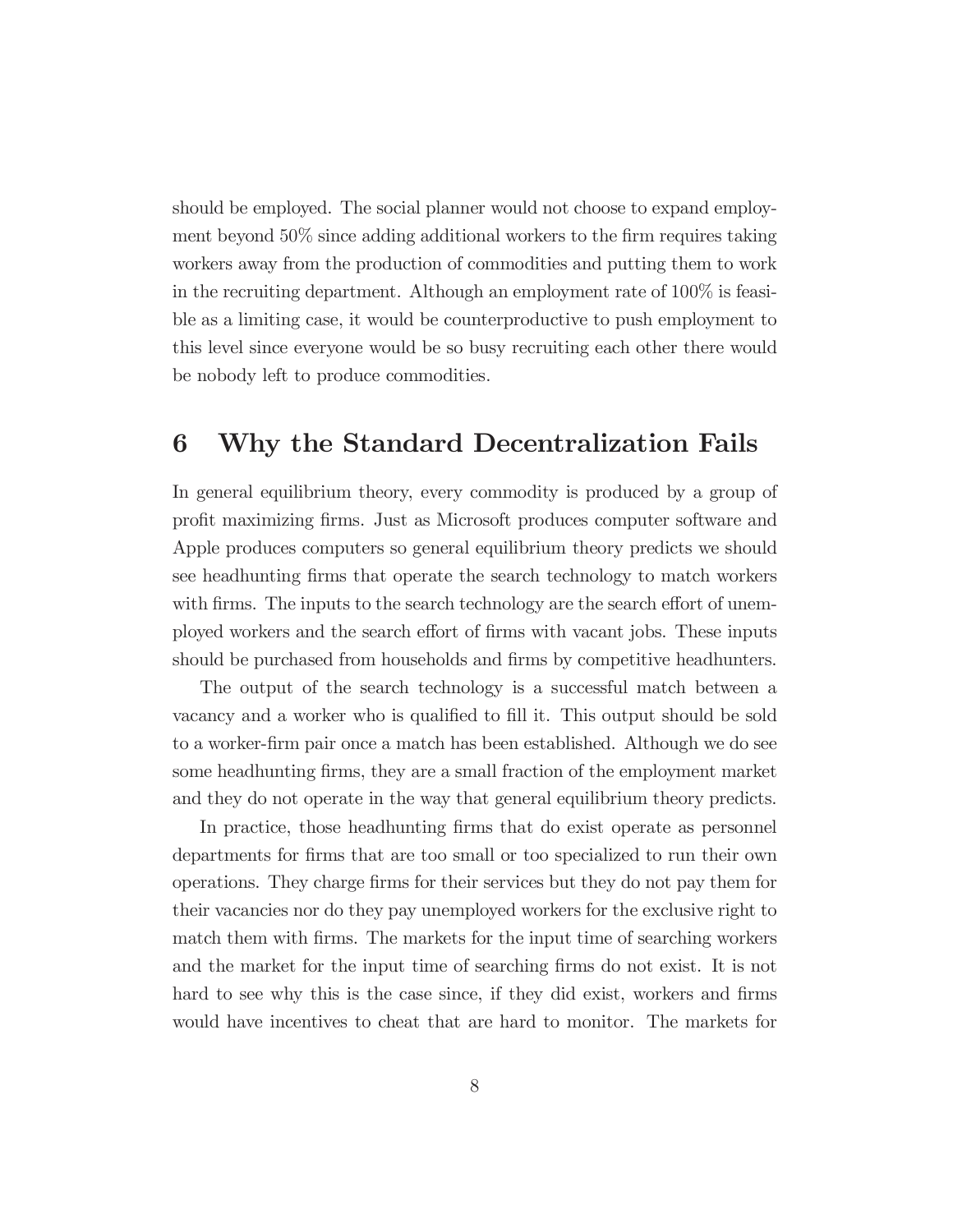the inputs to the search process are missing because of a lemons problem.

Suppose that there are two types of workers; honest workers who always tell the truth and dishonest workers who will lie if it is in their best interests to do so. How would the markets for search inputs operate if these markets did exist? For the market to work properly, the searching worker would be required to sell his input to only one headhunting firm. But a dishonest unemployed worker could sell his search time to multiple headhunting firms but tell each one that his relationship with that firm was unique. If one of the headhunters were to find the worker a job, he could turn it down on spurious grounds and continue to receive payments from other headhunting firms while remaining unemployed. Since there will often be good reasons to refuse a job, it would be impossible to write a contract in which the worker must take any job that he is offered.

In some countries there are organized employment exchanges, run by the government, that pay benefits to unemployed workers. The UK is an example. These institutions are often subject to fraud in which individuals sign up for benefits under multiple names and turn down every job offered. This behavior is the kind that we would expect to see in a market with a lemons problem. When there are honest workers and dishonest workers (lemons) the inability of headhunting firms to sort between them may lead to the breakdown of the private market.

# 7 Decentralization Through Search Equilibrium

Because of the informational problems I have described, most labor markets are not auction markets. They are better described by random matching. In this paper I will assume that competitive firms take prices, wages and meeting probabilities as given and choose employment to maximize profit. This approach is similar to standard search theory with one exception. I do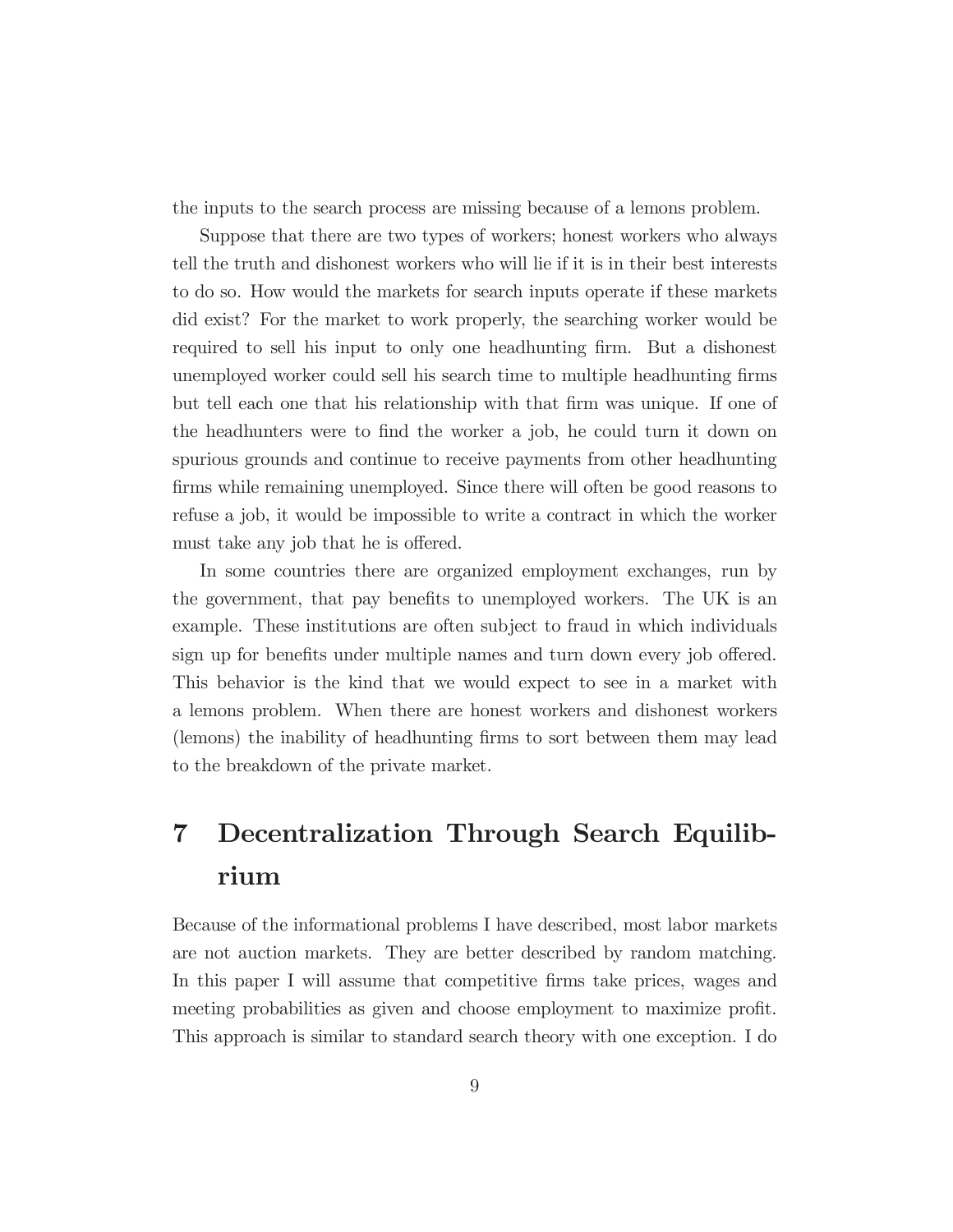not allow firms and workers to bargain over the wage. Instead, I assume that all firms offer the same wage and that this wage is chosen by market forces to implement a zero profit equilibrium. The fact that there is a missing market leads to a model with fewer equations than unknowns in which there is a continuum of steady state equilibrium unemployment rates. This, I argue, is a perfect way of modeling Keynes' idea that there is something different about the labor market and it allows me to close the model in different way from that of standard general equilibrium theory. I close the model with 'animal spirits' by assuming that 'confidence' is an independent fundamental determinant of economic activity.

When a theorist writes down a model in which a market is missing, his immediate instinct is that the model is incomplete. We are trained that way in graduate school. The theorist assumes that he must add an equation to show how the unemployment rate is, after all, determined by preferences, endowments and technology. Some theorists complete their model by adding a new equation to determine the wage through bargaining. The papers of Dale Mortensen (1970) and Christopher Pissarides (1976) are examples. Others, Espen Moen (1997) for example, introduce fictional 'market makers' who compete with each other to match workers with jobs. The standard search literature typically seeks an extra equation to replace the price signals that are missing in the labor market because of the twin market failures of externalities and the lemons problem.

I believe that theorists who follow this route have asked the wrong question. We should not be looking for hidden mechanisms that make the labor market work well. We should instead recognize that these mechanisms are absent. As a consequence, there may be many equilibrium unemployment rates, most of which have very bad welfare consequences.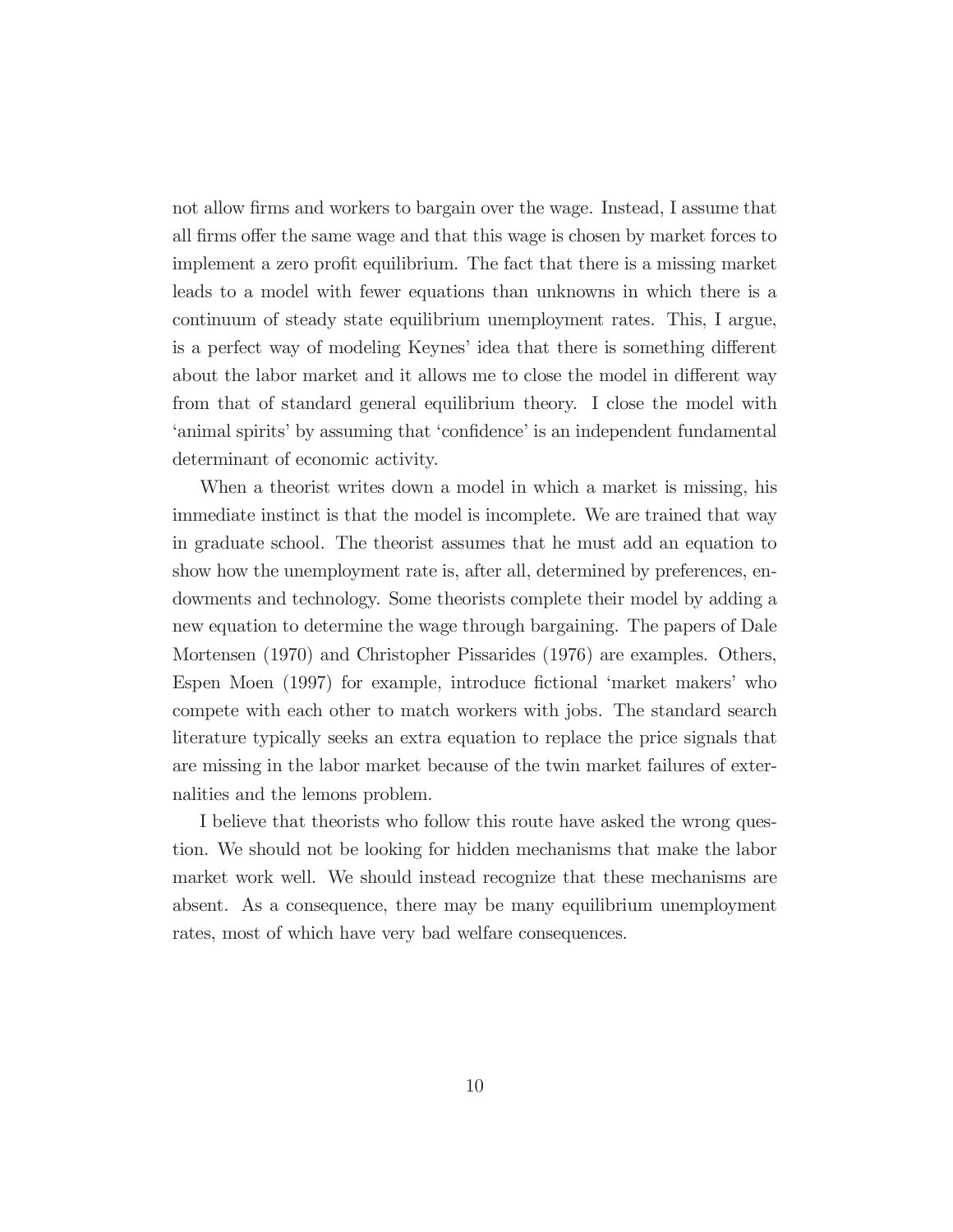#### 8 A Competitive Model

In this section I will describe the behavior of households and firms in a decentralized search equilibrium. Later in the paper, I will formalize this idea by defining a new concept: a demand constrained equilibrium. Roughly speaking — this is a competitive equilibrium in which all agents optimize, taking prices and matching probabilities in the search market as given.

The preferences of the representative household are logarithmic with discount rate β. The household supplies a measure 1 of workers to the search process and, in equilibrium, a fraction  $q_t$  of them find jobs. The variable  $q_t$  is determined by how many other firms are searching for workers. I will return to this idea below.

There is a large number of competitive firms each of which solves the following problem,

$$
\max_{\{K_t, V_t, X_t, L_t\}} p_t K_t^a X_t^b - w_t L_t - r r_t K_t,\tag{12}
$$

subject to,

$$
L_t = X_t + V_t,\tag{13}
$$

$$
L_t = q_t V_t. \tag{14}
$$

The money price  $p_t$ , the money wage  $w_t$  and the money rental rate  $rr_t$  are taken as given. In one-commodity general equilibrium models it is typical to choose the consumption good as the numeraire and to set the money price of goods at 1. Here, I choose instead to take labor to be the numeraire and I set  $w_t = 1$ . I made this choice because it generalizes easily to multicommodity versions of the model.<sup>9</sup>

I define the value of aggregate expenditure to be

$$
C_t \equiv p_t c_t. \tag{15}
$$

 $^{9}$ My (2008) paper in the *International Journal of Economic Theory* explores this idea.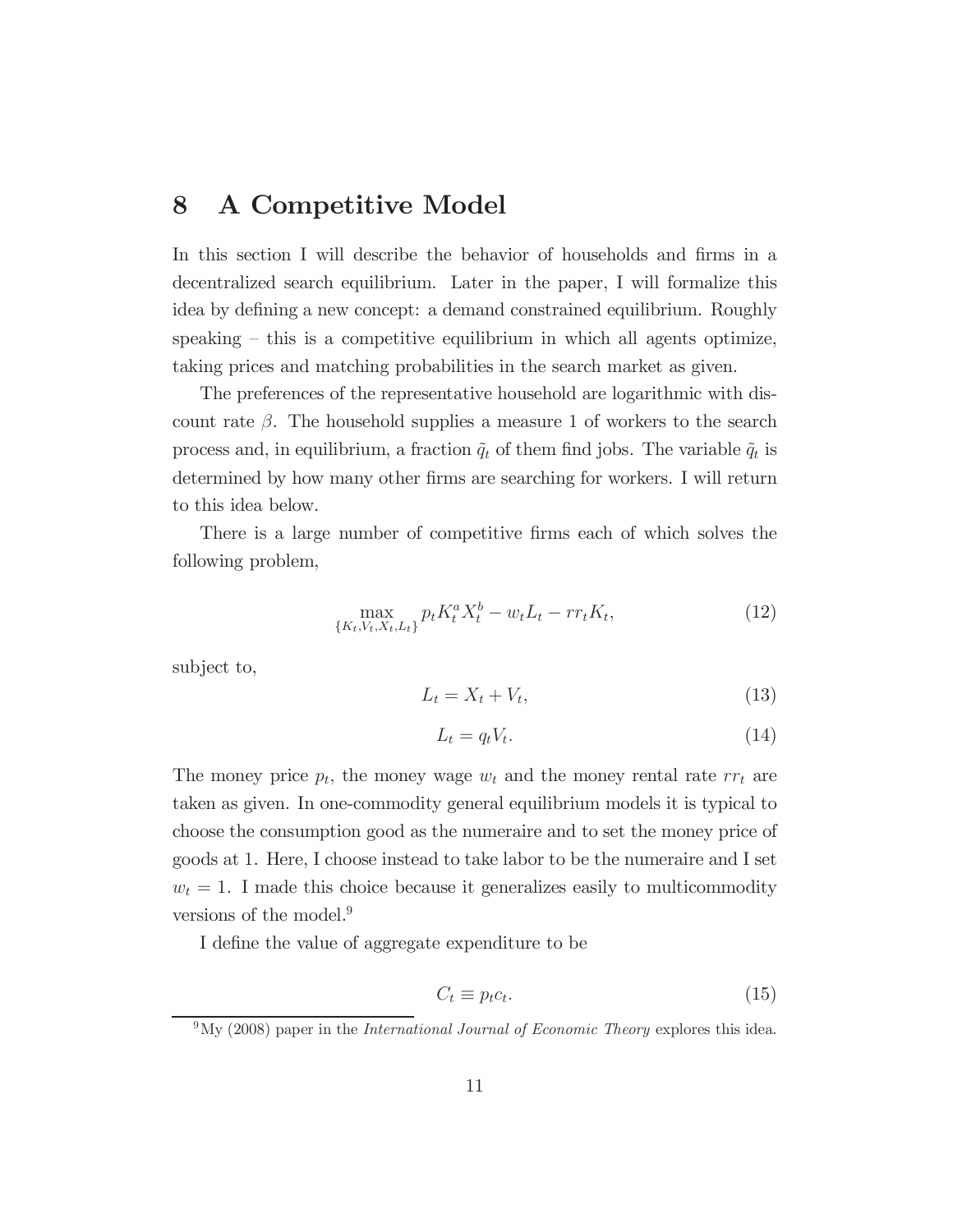In Keynesian economics, the value of expenditure is determined by assumptions about the spending habits of consumers and the beliefs of stock market participants about the value of their wealth. Since I choose labor as numeraire, these expenditures are measured in effective units of labor.

The variable  $q_t$  which appears in Equation (14) is taken parametrically by each firm. This variable represents the number of additional workers that can be hired by a single worker allocated to the recruiting department and it is analogous to the labor market tightness variable in a standard search model.

Substituting Equations (13) and (14) into (12) and defining

$$
\Theta_t = (1 - 1/q_t),\tag{16}
$$

one obtains a reduced form expression for the profit of a typical firm,

$$
\Theta_t^b p_t K_t^a L_t^b - L_t - r r_t K_t. \tag{17}
$$

This expression is maximized when

$$
aC_t = rr_t K_t,\tag{18}
$$

and

$$
bC_t = L_t. \tag{19}
$$

Equations (18) and (19) are identical to those that would hold in a competitive model with an auction market for labor. They represent the two first order conditions for profit maximization. The model I have constructed differs from a competitive model since the recruiting efficiency parameter  $\Theta_t$  is endogenously determined by aggregate economic activity but is taken parametrically by the firm. I will show below that this externality allows the model to display a continuum of search equilibria each of which is consistent with profit maximization by individual firms and optimizing behavior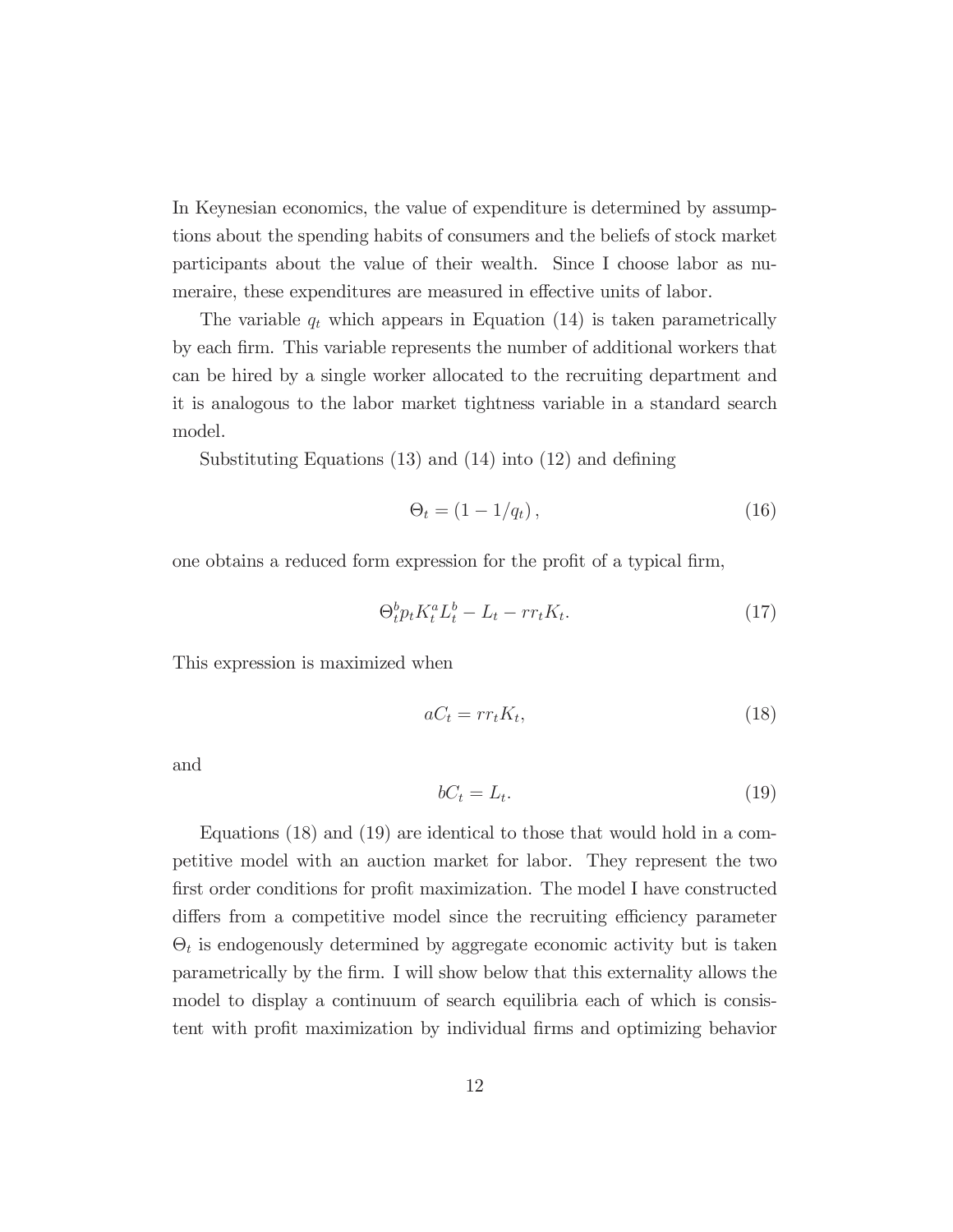by forward looking households with perfect foresight.

### 9 Search Market Equilibrium

The variables  $\Theta_t$ ,  $\tilde{q}_t$  and  $q_t$ , taken parametrically by households and firms, are determined in equilibrium by market clearing in the markets for search inputs. To see how this works, it helps if we place a bar over a variable to represent its aggregate value. For example,  $\bar{L}_t$  is the measure of aggregate employment and  $L_t$  is the measure of workers hired by the average firm. These variables are conceptually distinct although they turn out to be equal in equilibrium.

Using this notation and recognizing that everybody will look for a job, that is,  $H_t = 1$ , Equation (8) implies that in aggregate,

$$
\bar{V}_t = \bar{L}_t^2. \tag{20}
$$

This equation represents the relationship between recruiters and the number of workers hired in the economy as a whole. Each individual firm assumes instead that the following relationship holds between its own recruiting effort  $V_t$  and the number of workers that it can hire,

$$
q_t V_t = L_t. \tag{21}
$$

If we impose the symmetric equilibrium assumption,  $L_t = \overline{L}_t$  and  $V_t = \overline{V}_t$ , it follows that  $q_t$  is related to aggregate employment by the expression

$$
q_t = \frac{1}{\bar{L}_t},\tag{22}
$$

and  $\Theta_t$  is determined by the expression,

$$
\Theta_t = \left(1 - \bar{L}_t\right). \tag{23}
$$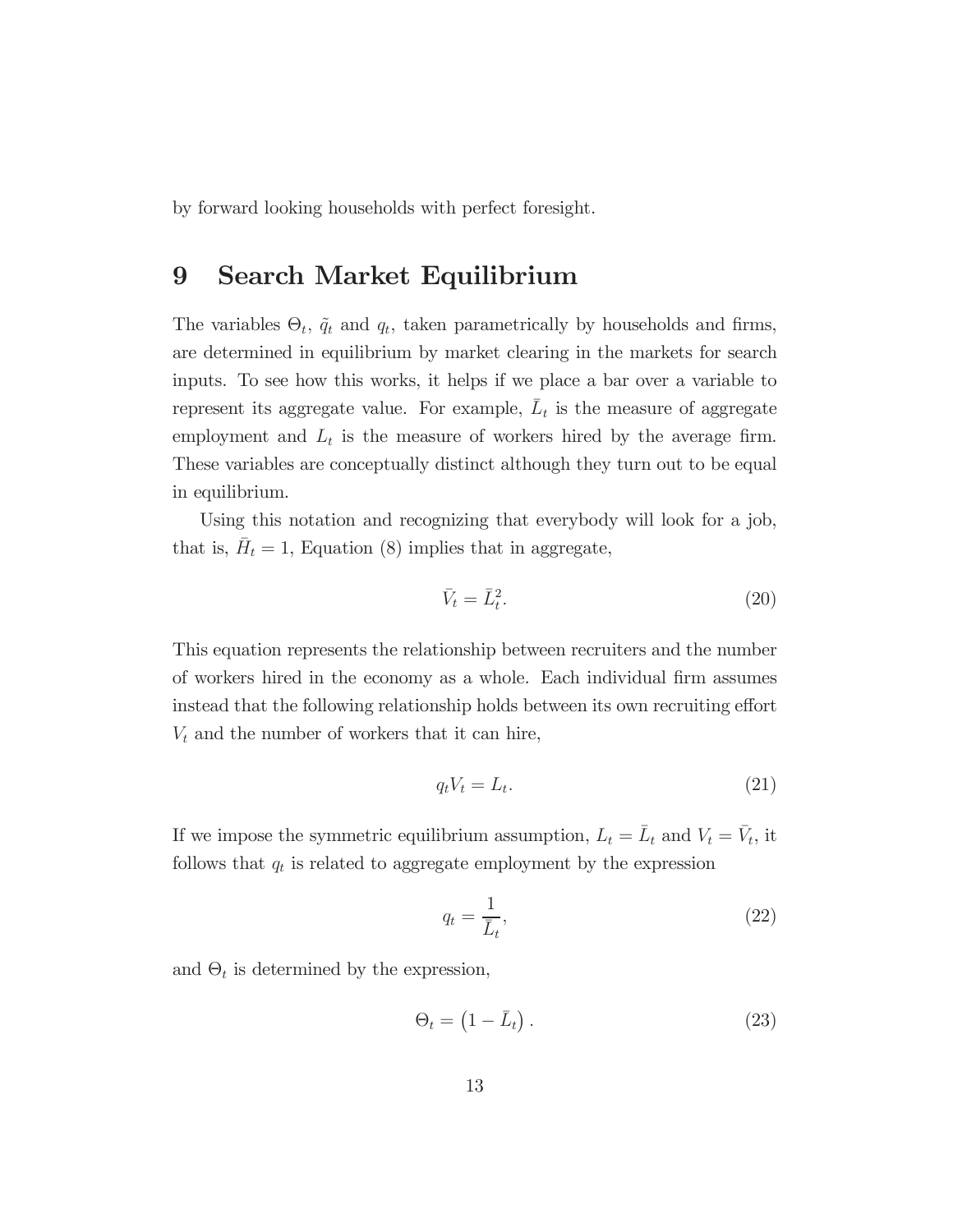Equation (23) defines a term,  $\Theta_t$ , which looks like a productivity shock but is in fact a recruiting externality. I will define equilibrium more carefully below but some intuition may be helpful at this point.

I will show that there exists a continuum of labor market equilibria. In a high unemployment equilibrium, firms allocate a small fraction of their workforce to recruiting. The productivity of a recruiter is high because all other firms also allocate a small fraction of employed workers to recruiting. It's like fishing in a pond full of fish (searching workers) when there are very few other fishermen (recruiters from other firms). In a high unemployment equilibrium,  $\Theta_t$  is high and the real wage is high but employment is low.

In a low unemployment equilibrium, firms allocate a large fraction of their workforce to recruiting. The productivity of a recruiter is low because all other firms also allocate a large fraction of their workforce to recruiting. In a low unemployment equilibrium,  $\Theta_t$  is low and the real wage is low but employment is high.

#### 10 Asset Pricing

I have described how the labor market works. This section explains how it is connected to the asset markets.

I begin by describing equilibrium choices by the household. Since the household has logarithmic preferences, it will choose to consume a fixed fraction of its wealth. Wealth consists of the value of the household's capital, its income from current dividends, and the net present value of human capital.

If we define  $p_{k,t}$  to be the price of a unit of capital and  $h_t$  to be the present value of labor income then, in equilibrium, the value of consumption in wage units is given by the expression,

$$
C_t = (1 - \beta) (p_{k,t} + rr_t + h_t).
$$
 (24)

I now turn to relationship between consumption expenditure and the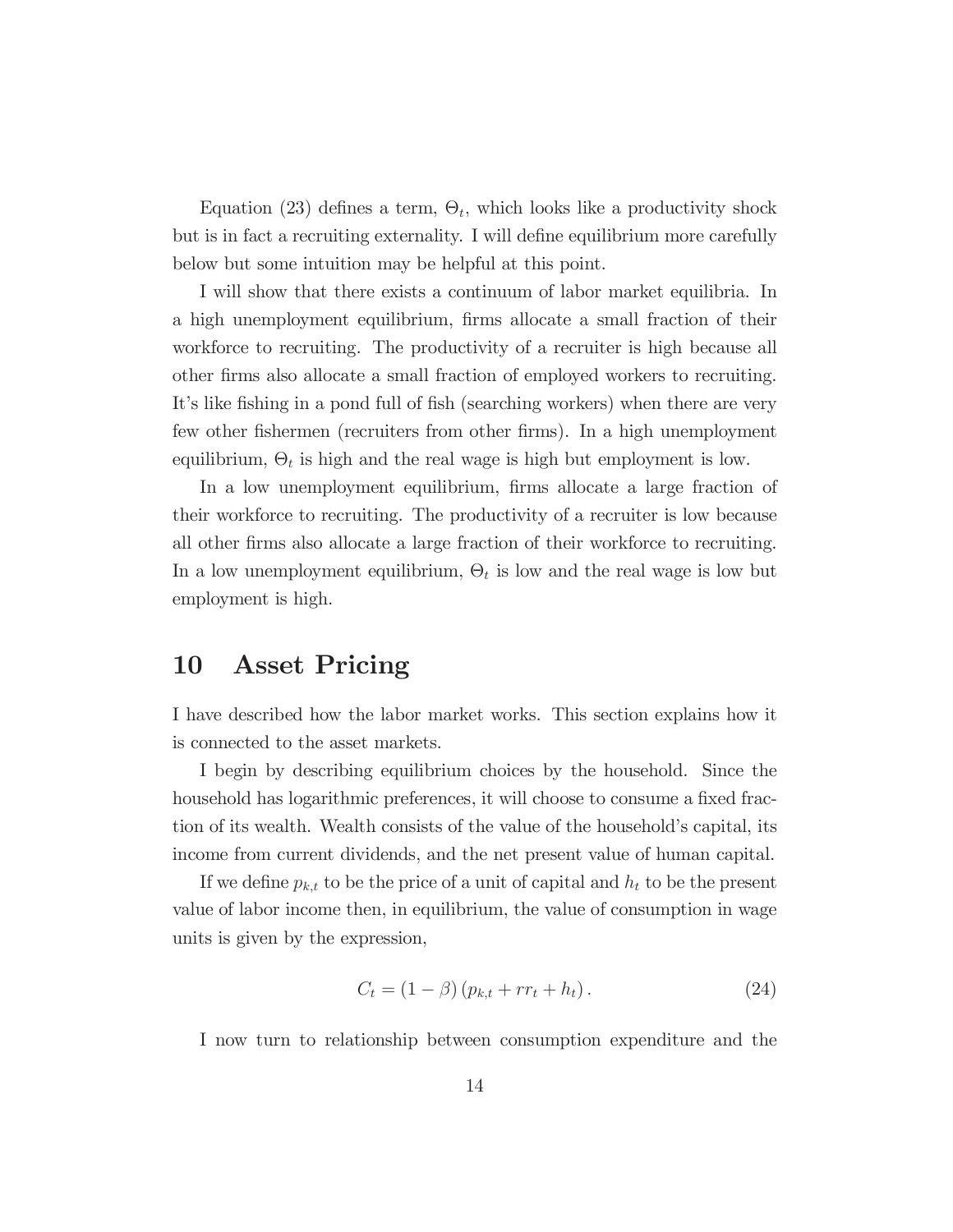stock price.10 It follows from the assumption of no riskless arbitrage opportunities that the asset price  $p_{k,t}$  solves the pricing equation

$$
p_{k,t} = Q_{t+1} \left( p_{k,t+1} + r r_{t+1} \right), \tag{25}
$$

where  $Q_{t+1}$  is the nominal pricing kernel and  $rr_{t+1}$  is the dividend (equal to the rental rate) paid on a unit of capital.

Since the firm is competitive and there is a single unit of capital it follows from Equation (18) that the rental rate is proportional to consumption,

$$
rr_{t+1} = aC_{t+1},\tag{26}
$$

and, since preferences are logarithmic, the pricing Kernel  $Q_{t+1}$  is given by the expression

$$
Q_{t+1} = \frac{\beta C_t}{C_{t+1}}.\t(27)
$$

Combining Equations (25), (26) and (27) it follows that expenditure on consumption goods (equal to gdp in this economy) is proportional to the asset price,

$$
C_t = \lambda p_{k,t},\tag{28}
$$

where the constant of proportionality,  $\lambda$  is given by the expression,

$$
\lambda = \frac{1 - \beta}{\beta a}.\tag{29}
$$

There are two ways of interpreting Equation (28). The traditional way is to treat it as an equation that determines the asset price  $p_{k,t}$  in terms of fundamentals. In Keynesian economics, the view that I will take in this paper, this equation works the other way around. Beliefs about the value of the stock market, represented here by  $p_{k,t}$ , determine wealth and wealth

<sup>10</sup>My argument is identical to that which holds in a standard asset pricing model and for details the reader is referred to Lucas Jr. (1978).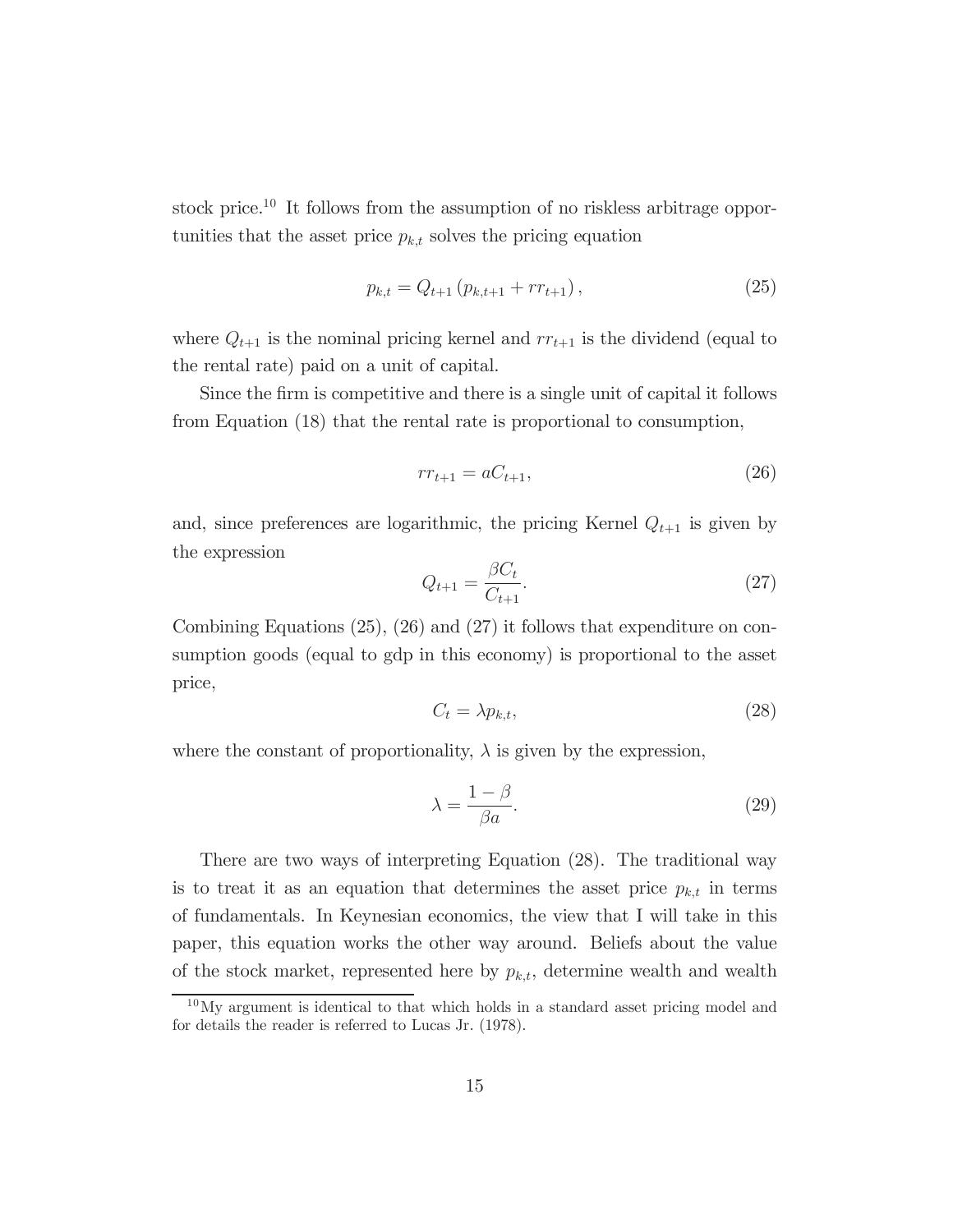determines aggregate expenditure. Given the value of aggregate expenditure, there is a self-fulfilling equilibrium which consists of a price level an unemployment rate and a physical quantity of real output that makes the belief about the value of the asset self-fulfilling.

In classical economics, all movements in stock prices are driven by fundamentals. If Microsoft shares drop in value it is because rational investors anticipate that Microsoft's profits will fall. Perhaps there is a new competitor in the market. Perhaps there is a new invention that makes the personal computer obsolete. But there is no room for what Alan Greenspan called irrational exuberance and Keynes called animal spirits.

If fundamentals are strong, there will be low unemployment. Profits and dividends will be high and firms will be able to invest in new factories and machines to fund future growth. Rational forward looking households will make an unbiased forecast of the future strength of the economy and they will bid up the value of stocks to keep pace with the forecast rate of economic growth.

If the fundamentals are weak, there will be high unemployment. Profits and dividends will be low and firms will not have the inclination or the resources to invest in new factories and machines. Rational forward looking households will correctly forecast that future profits will be low and they will bid down the value of stocks in line with their forecast of a period of contraction in real economic activity. This is the classical view of the role of the stock market in the real economy.

In Keynesian economics, individuals do not buy and sell shares because they believe that their fundamental values have changed. They buy and sell shares because they think that other people will value them more or less in the future. When households remain pessimistic for a long period of time, they undervalue the stock market. If this pessimism persists, it will cause some households to reduce their purchases of consumption goods. Those households that are beginning their retirement will find that they are unable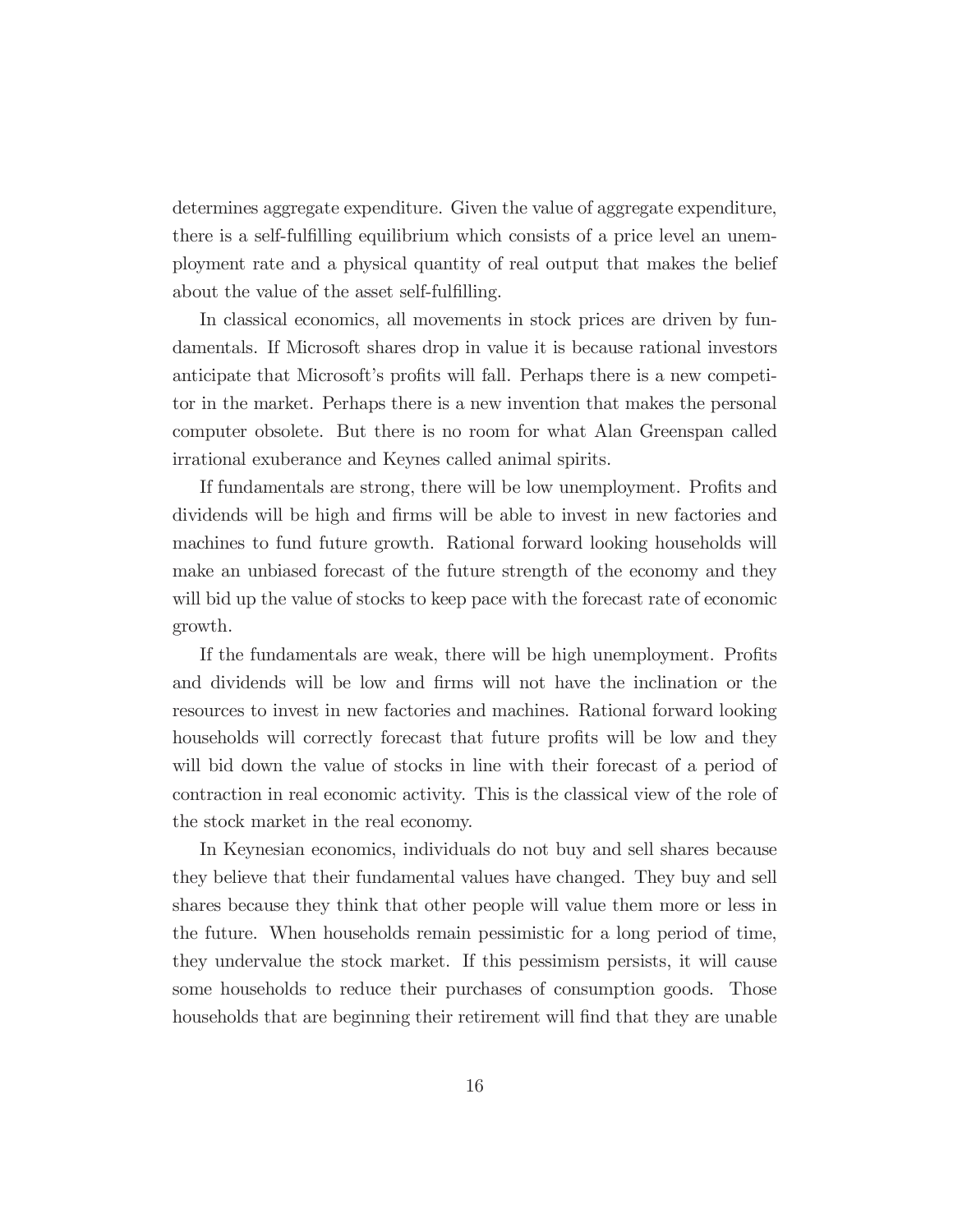to fund the same standard of living that they had expected and they will live in smaller houses, reduce spending on new cars and purchase fewer restaurant meals. Younger households who are saving for college or to buy a home will choose a cheaper vacation in order to replenish their savings. Firms will be unable to sell all of the goods they produce and will lay off workers. As profits fall, the makers of consumer goods will be unable to pay for new factories and machines and orders for investment goods and raw materials will drop. Dividends, profits and investment will all fall and the initial pessimistic view of the future will become self-fulfilling. This is the Keynesian view of the importance of the stock market to the real economy.

### 11 Demand Constrained Equilibrium

This section provides a formal definition of equilibrium based on the ideas sketched out above. I will appropriate a term, demand constrained equilibrium, that was used by Jean Pascal Benassy (1975), Jacques Dreze (1975) and Edmond Malinvaud (1977) in a literature on fixed-price economics that was developed in the 1970's. Although fixed-price models with rationing of the kind studied by these authors are sometimes called demand constrained equilibria; that is not what I mean here. Instead I will use the term to refer to the equilibrium of a particular kind of competitive search model. The common heritage of both usages of demand constrained equilibrium is the idea of effective demand from Keynes' General Theory.

In this paper I am going to mean something very specific by 'confidence'. I will use the term interchangeably with 'animal spirits' and I will assume that confidence determines what Keynes called the 'state of long term expectations'. The state of long-term expectations is a self-fulfilling sequence of beliefs about asset prices. Before defining equilibrium I will need to be clear about which beliefs are permissible and which are not. I will allow agents to form any non-stationary sequence of beliefs about the price of the asset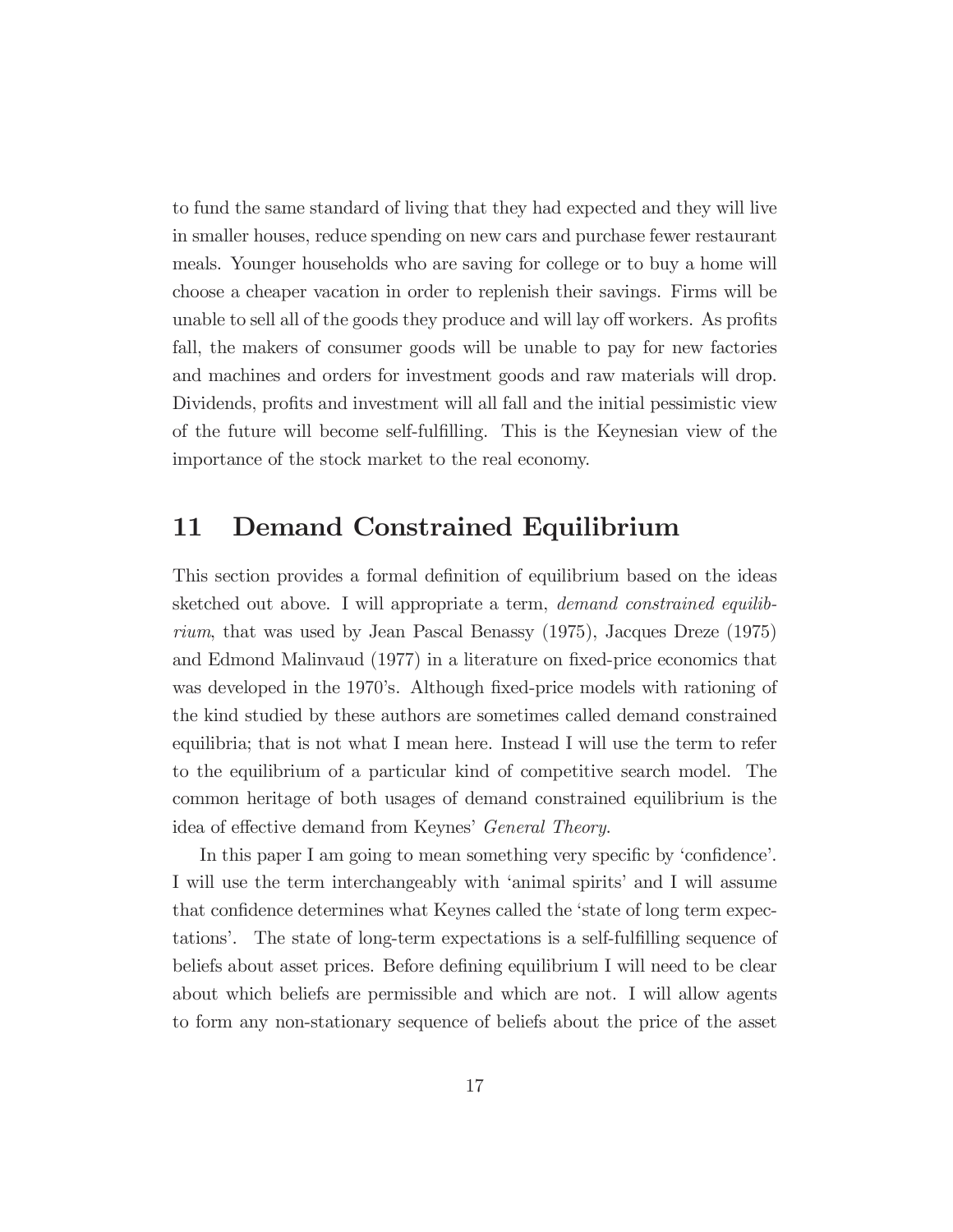provided these beliefs are bounded above in a way that is consistent with the existence of equilibrium.

**Definition 1** A (bounded) state of (long-term) expectations is a non-negative sequence  ${p_{k,t}}_{t=1}^{\infty}$  with a bound B such that

$$
p_{k,t}
$$

for all t.

According to this definition, the state of expectations is a sequence of beliefs about the value of capital in all future periods. In a more general model, there will be a different sequence of beliefs for every type of reproducible capital and discrepancies between expectations and the interest rate will cause changes in investment expenditures. In this model I am abstracting from investment spending by assuming that there is a unique non-reproducible capital good. Even in this simple environment changes in beliefs about the value of capital will have an effect on expenditure since long-term expectations influence wealth which, in turn, influences consumption.

The following definition is of a demand constrained equilibrium. Following this definition, I derive expressions for aggregate variables.

Definition 2 (Demand Constrained Equilibrium) For any bounded state of expectations  ${p_{k,t}}_{t=1}^{\infty}$  a demand constrained equilibrium (DCE) is a sequence of rental rates  $\{rr_t\}_{t=1}^{\infty}$  a sequence of prices  $\{p_t\}_{t=1}^{\infty}$  set of quantity sequences  ${c_t, X_t, V_t, L_t}_{s=t}^{\infty}$  and a pair of sequences of numbers  ${\{\tilde{q}_t, q_t\}}_{t=1}^{\infty}$ , such that the following equations hold for all  $t = 1, \ldots \infty$ :

1) Feasibility and Market Clearing. ,

$$
c_t = X_t^b,\tag{30}
$$

$$
X_t + V_t = L_t,\tag{31}
$$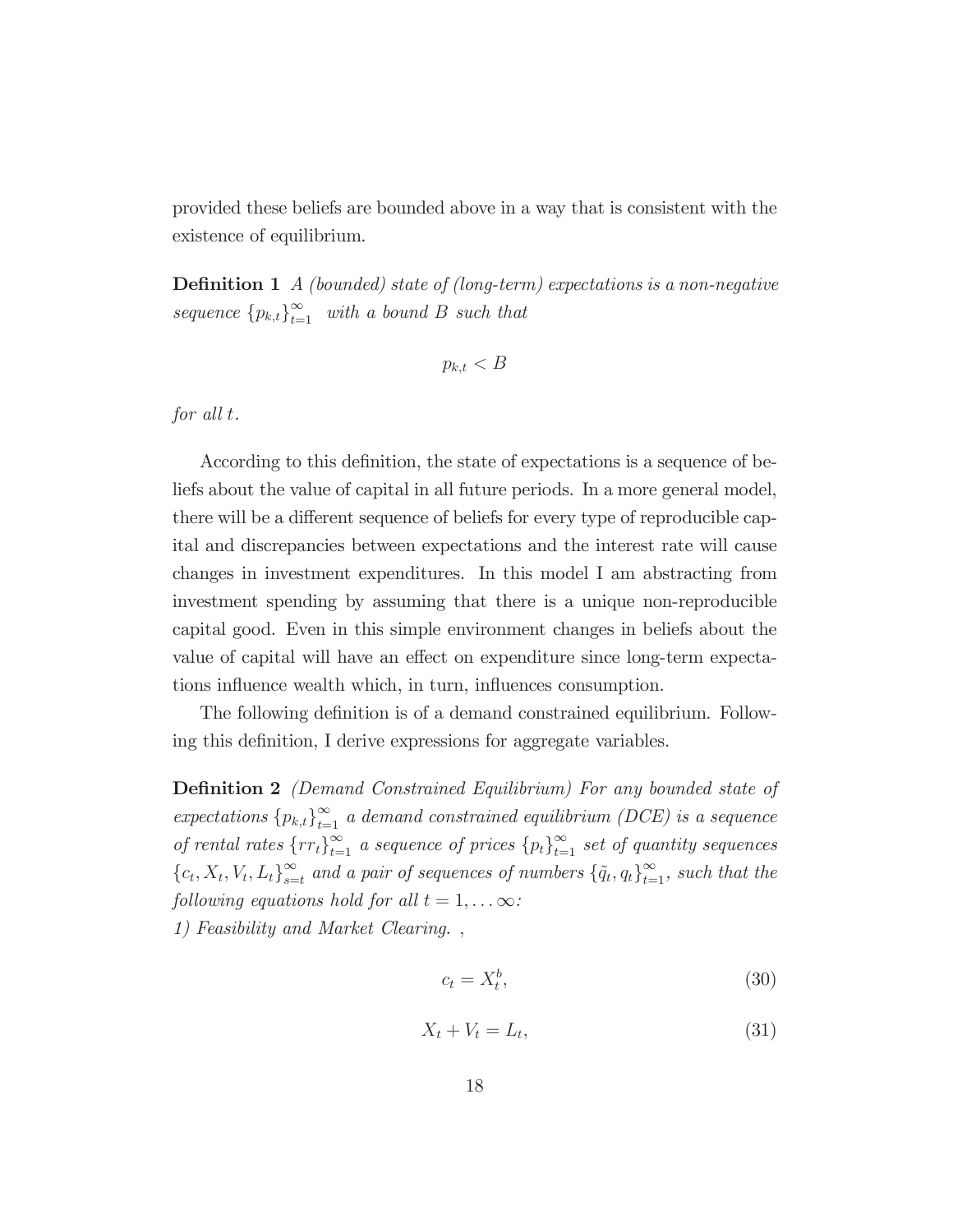$$
L_t = V_t^{\frac{1}{2}},\tag{32}
$$

#### 2) Consistency with optimal choices by firms and households.

$$
1 = b \frac{C_t}{L_t}, \qquad rr_t = aC_t,\tag{33}
$$

$$
C_t = \frac{1 - \beta}{\beta a} p_{k,t}.
$$
\n(34)

3) Search market equilibrium:

$$
\tilde{q}_t = L_t,\tag{35}
$$

$$
q_t = \frac{1}{L_t}.\tag{36}
$$

Equations (30)-(32) define technologies, adding up constraints and market clearing conditions. Equations (33) and (34) are first order conditions that define solutions to individual optimizing problems and (35) and (36) represent the conditions for consistency of the social and private search technology in a search market equilibrium.

Proposition 3 (DCE) There exists a unique Demand Constrained Equilibrium for every state of expectations with bound

$$
B \le \frac{\beta a}{b(1-\beta)}.
$$

In a DCE, for  $t = 1, \ldots$ , aggregate consumption expenditure, aggregate employment and the rental rate are described by Equations (37)-(39),

$$
C_t = \frac{(1 - \beta)}{\beta a} p_{k,t},\tag{37}
$$

$$
L_t = bC_t,\tag{38}
$$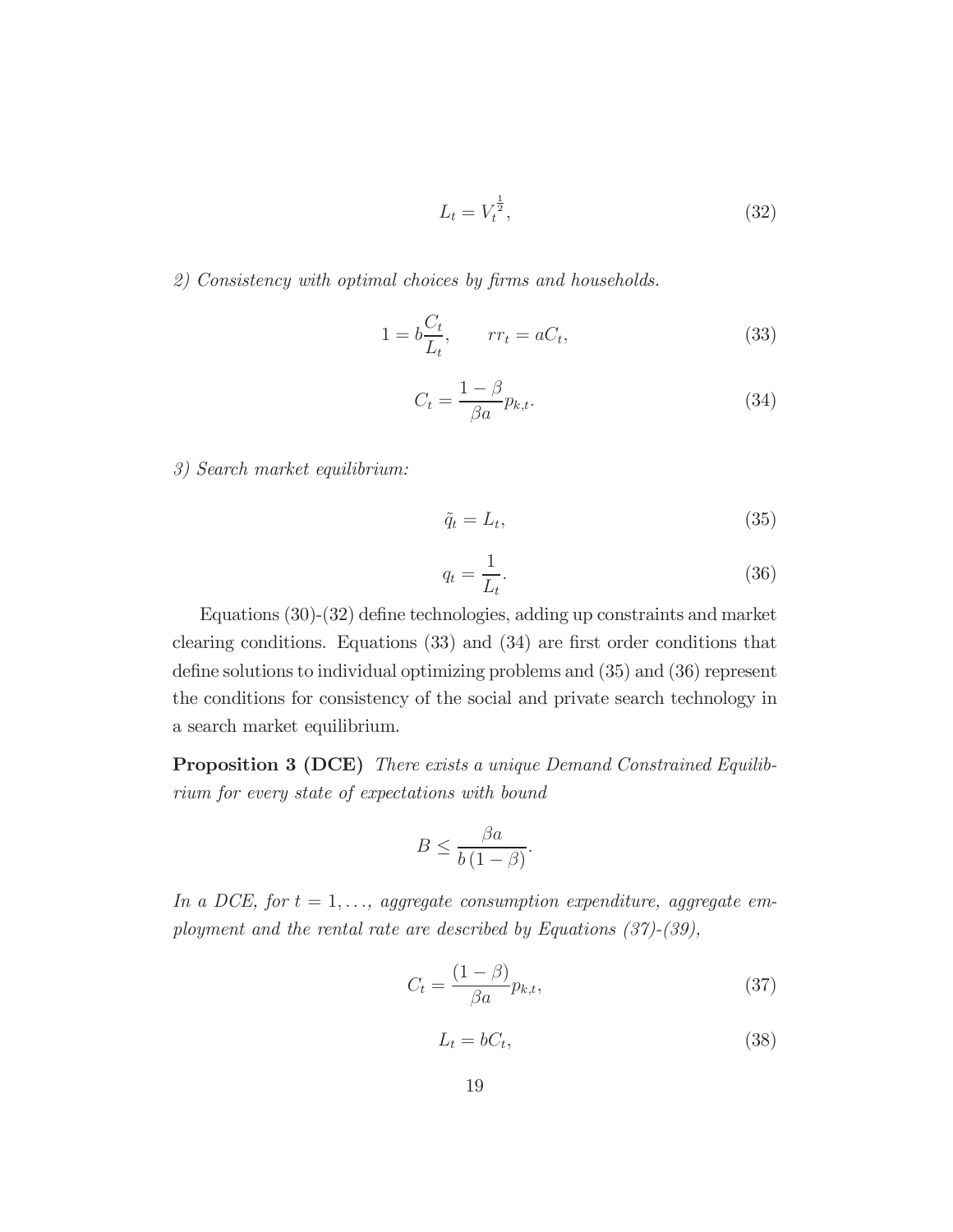$$
rr_t = \frac{p_{k,t} \left(1 - \beta\right)}{\beta}.
$$
\n(39)

The physical quantity of the consumption good produced is given by the equation

$$
c_t = (bC_t)^b (1 - bC_t)^b.
$$
 (40)

and the price in wage units by the expression

$$
p_t = \left(C_t\right)^a \left(\frac{1}{b}\right)^b \left(\frac{1}{1 - bC_t}\right)^b. \tag{41}
$$

#### **Proof.** See Appendix A. ■

What should one make of this proposition? I am advancing the concept of a demand constrained equilibrium as an alternative paradigm to the real business cycle model. It provides a way of understanding the relationship between the asset markets and the labor market that gives an internally coherent explanation of the current crisis. It is distinct from both classical economics and new-Keynesian economics. It explains what caused the crisis — a drop in confidence — and why we should be actively try to end it.

If the economy remains arbitrarily far from the planning optimum for a long period of time, the welfare cost of a deep recession is potentially huge. In contrast, both classical and new-Keynesian theories describe business cycles as small deviations from a social optimum and, in both accounts, the welfare  $\text{costs}$  of a recession are second order.<sup>11</sup>

#### 12 My Argument Summarized

In modern market economies it is costly to match unemployed workers with vacant jobs. Because there are no markets for the search time of unemployed

<sup>&</sup>lt;sup>11</sup>The case that business cycle fluctuations have small welfare costs was made in the context of the classical model by Lucas Jr. (1987) and in the context of the new-Keynesian model by Galí, Gertler, and Salido (2007, Page 56).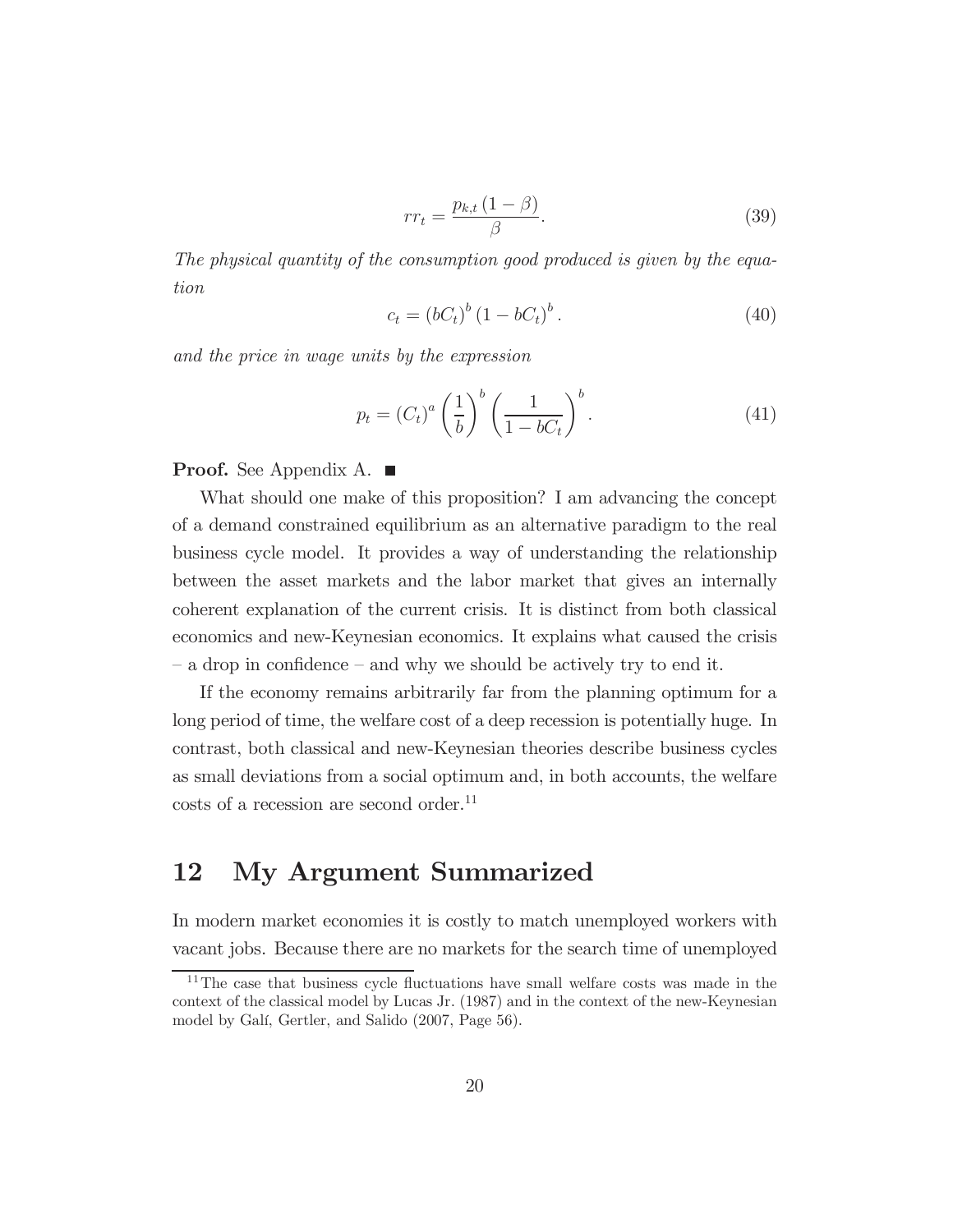workers or the search time of corporate recruiters, free market economies do not provide the necessary price signals to ensure that a given number of jobs is filled in the right way. Because the relevant price signals are missing, a market economy can become stuck in an equilibrium with a high unemployment rate. There are many such equilibria and almost all of them are socially inefficient.

Firms decide how many workers to hire based on the demand for the goods that they produce. The demand for goods depends on wealth. Every different equilibrium unemployment rate is associated with a different set of prices for factories and machines and the value of these physical assets depends on what market participants think they will be worth in the future.

The world economy is currently headed rapidly towards a high unemployment, low wealth equilibrium which was triggered by a loss of confidence in the value of assets, backed by mortgages in the US subprime mortgage market. The inability to value these assets has since led to an amplification of the crisis as panic hit the global financial markets. Even though the US stock market is appropriately valued based on historical price earnings ratios — investors are worried that the value of stocks could fall further. If the Dow does fall further, the drop may prove to be self-fulfilling and the consequences for human welfare are troubling to contemplate.

#### 13 Conclusion

Recognizing the nature of a problem is a first, and necessary step, towards finding its solution. I hope, in this paper, to have made a contribution to this first step.

What of the likely success of the \$800b Obama stimulus plan, enacted in the winter of 2009. I am skeptical that it will do much good. Post-war research on the consumption function found that consumption expenditure depends on wealth, not on income. This suggests there is a good chance that forward looking agents will undo the effects of a fiscal stimulus by increasing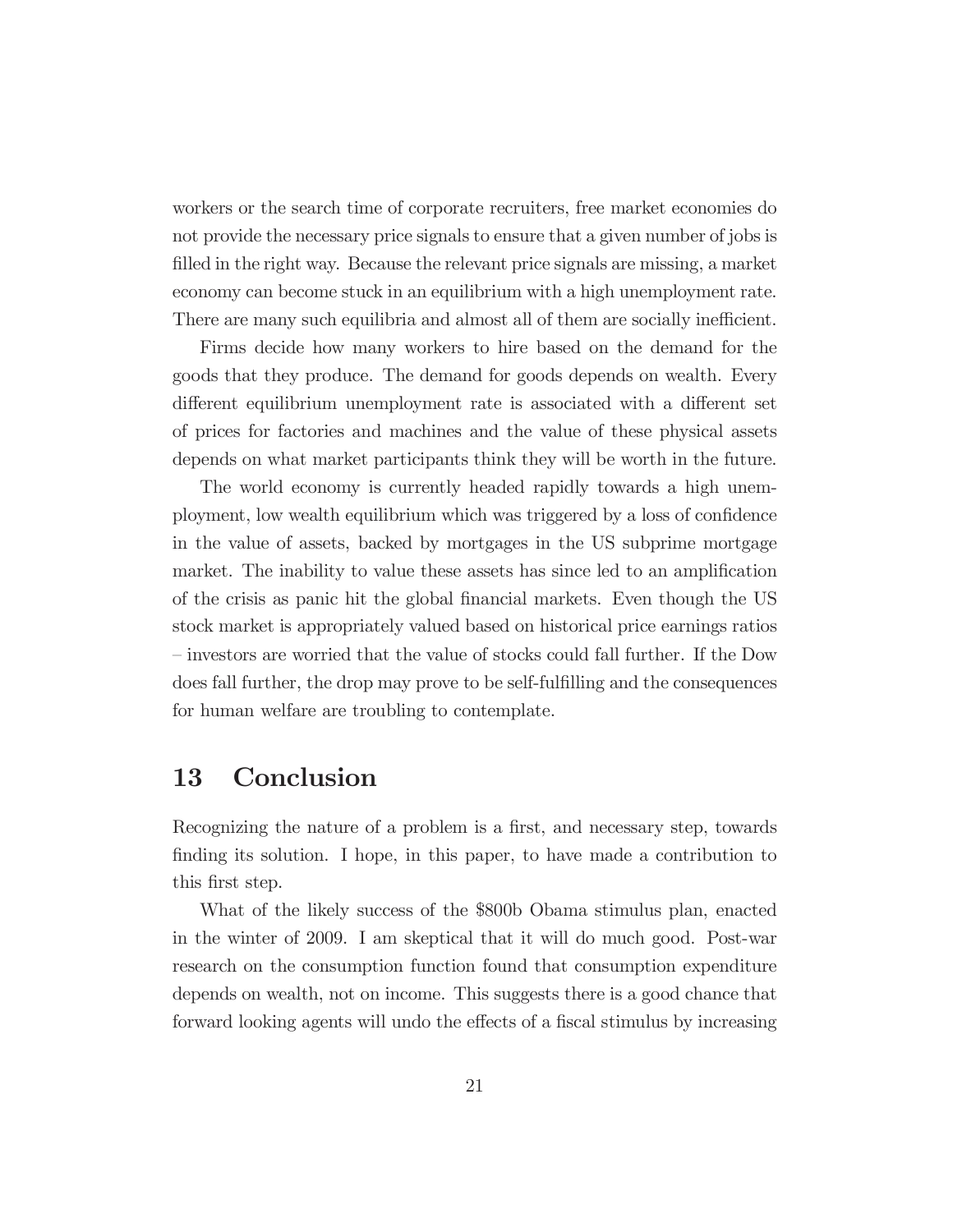private saving. This is the Ricardian case made by Robert Barro (1974) and it is a property not only of classical models but also of the model described in this paper. The evidence from past data that the multiplier is positive is slim and we should be concerned that the current spending package passed by Congress will lead to inflation without appreciably solving the unemployment problem.

I do not want to close this paper on an entirely gloomy note. For the reader that wants more than a description of the cause of the crisis I would direct attention to two books that will be coming out later this year.<sup>12</sup> I suggest there that the Fed should support the stock market directly by trading index funds and I explain why a policy of that kind makes sense.

 $12$ Farmer (2009 forthcoming), Farmer (2009 Forthcoming).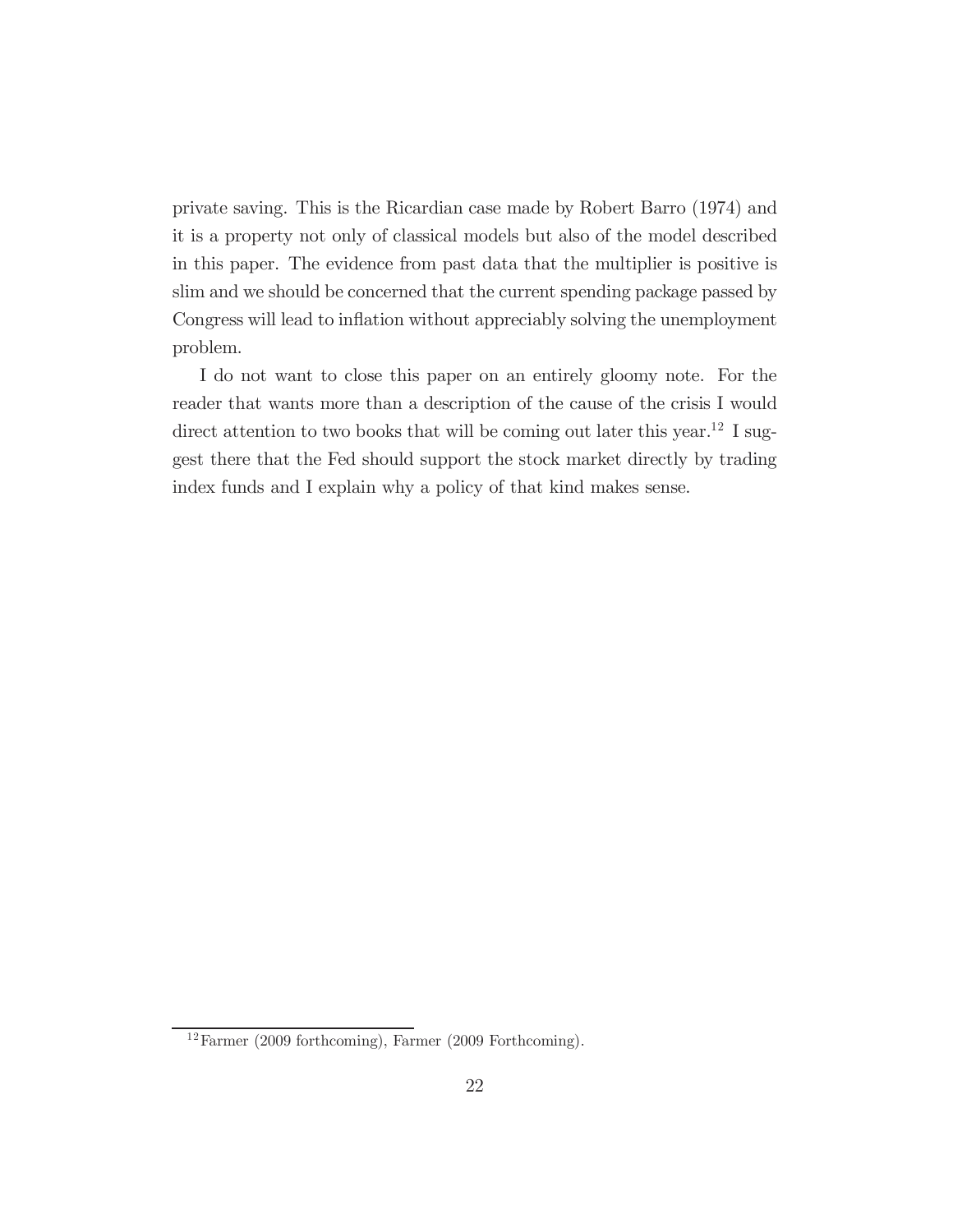## A Proof of Proposition 3

**Proof.** The proof of existence is constructive. Since labor supply is bounded above by 1, and since, in a DCE,  $L_t = bC_t$ , from Equation (19),  $C_t$  is bounded above by  $b^{-1}$ . The asset pricing equations,  $(25)-(27)$  can be combined to give

$$
\frac{1}{C_t} = \frac{\beta}{C_{t+1}} \left( \frac{p_{k,t+1} + rr_{t+1}}{p_{k,t}} \right). \tag{42}
$$

Using Equation (26) and rearranging terms,

$$
\frac{1}{C_t} = \frac{\beta}{C_{t+1}} \left( \frac{p_{k,t+1}}{p_{k,t}} \right) + \frac{\beta a}{p_{k,t}},
$$
\n(43)

which can be iterated forward to obtain the expression

$$
\frac{1}{C_t} = \frac{\beta a}{p_{k,t}} \left( 1 + \beta + \beta^2 ... \right).
$$
 (44)

Since  $\beta \in (0,1)$  and

$$
\lim_{T \to \infty} \frac{\beta^T p_{k,t+T}}{p_{k,st}} \frac{1}{C_{t+T}} = 0,
$$
\n(45)

the infinite sum on the RHS of (44) converges to  $(1 - \beta)^{-1}$ . Rearranging this expression then leads to Equation (28). Since  $C_t$  is bounded above by  $b^{-1}$ , it follows that a valid equilibrium requires

$$
p_{k,t} \le \frac{a\beta}{b(1-\beta)}.\tag{46}
$$

Equation (38) follows from (19) and (39) follows from combining (26) with (37). To obtain Equation (40), note that the production function can be written, in reduced form, as

$$
c_t = \Theta_t^b L_t^b,\tag{47}
$$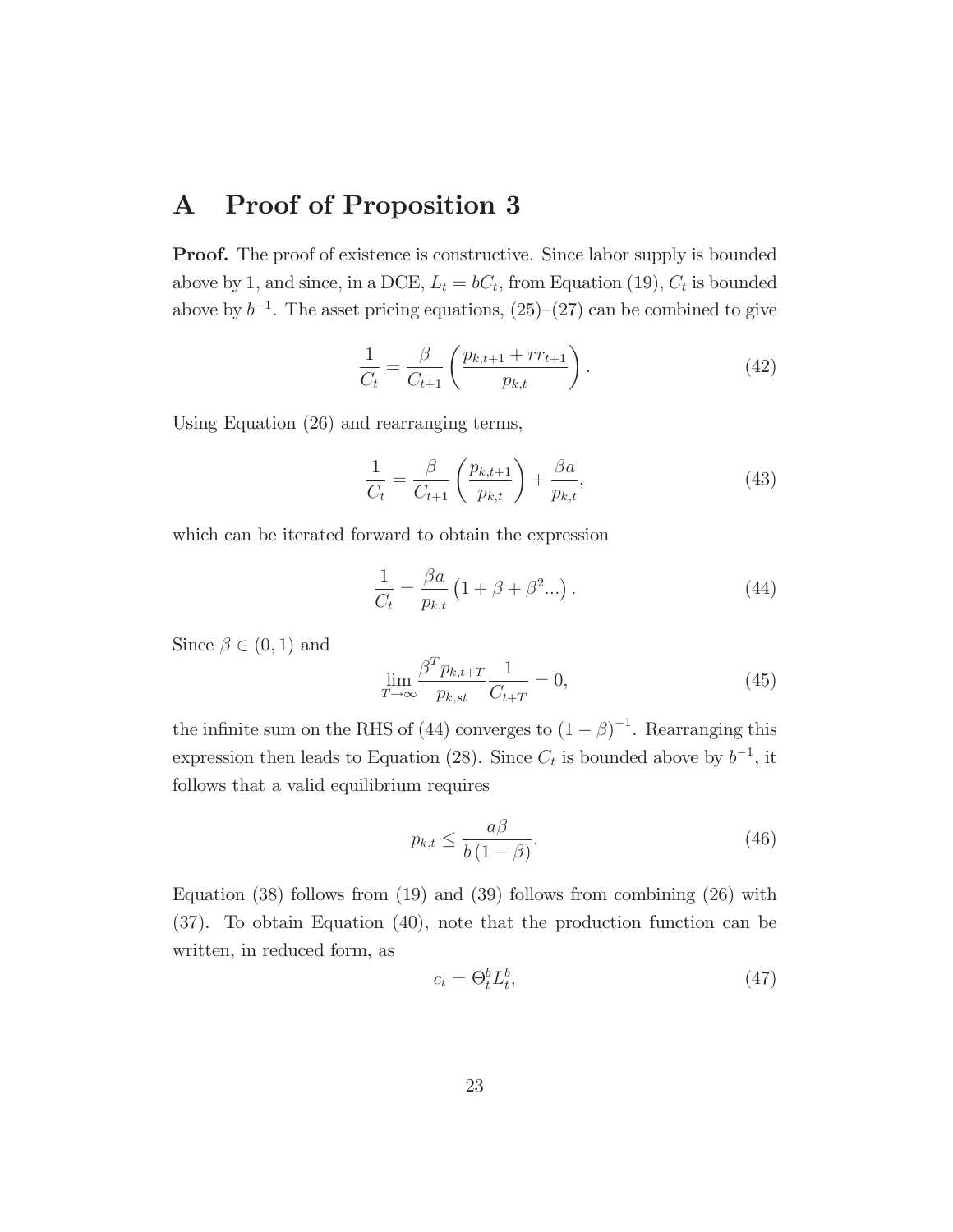and it follows from (23) and (19) that

$$
\Theta_s = (1 - bC_t). \tag{48}
$$

Combining these expressions gives

$$
c_t = \left(1 - bC_t\right)^b \left(bC_t\right) \tag{49}
$$

which is (40). To obtain (41) note that

$$
p_t = \frac{C_t}{c_t} = \frac{C_t}{(1 - bC_t)^b (bC_t)^b}
$$
\n(50)

which can be rearranged to give (41).  $\blacksquare$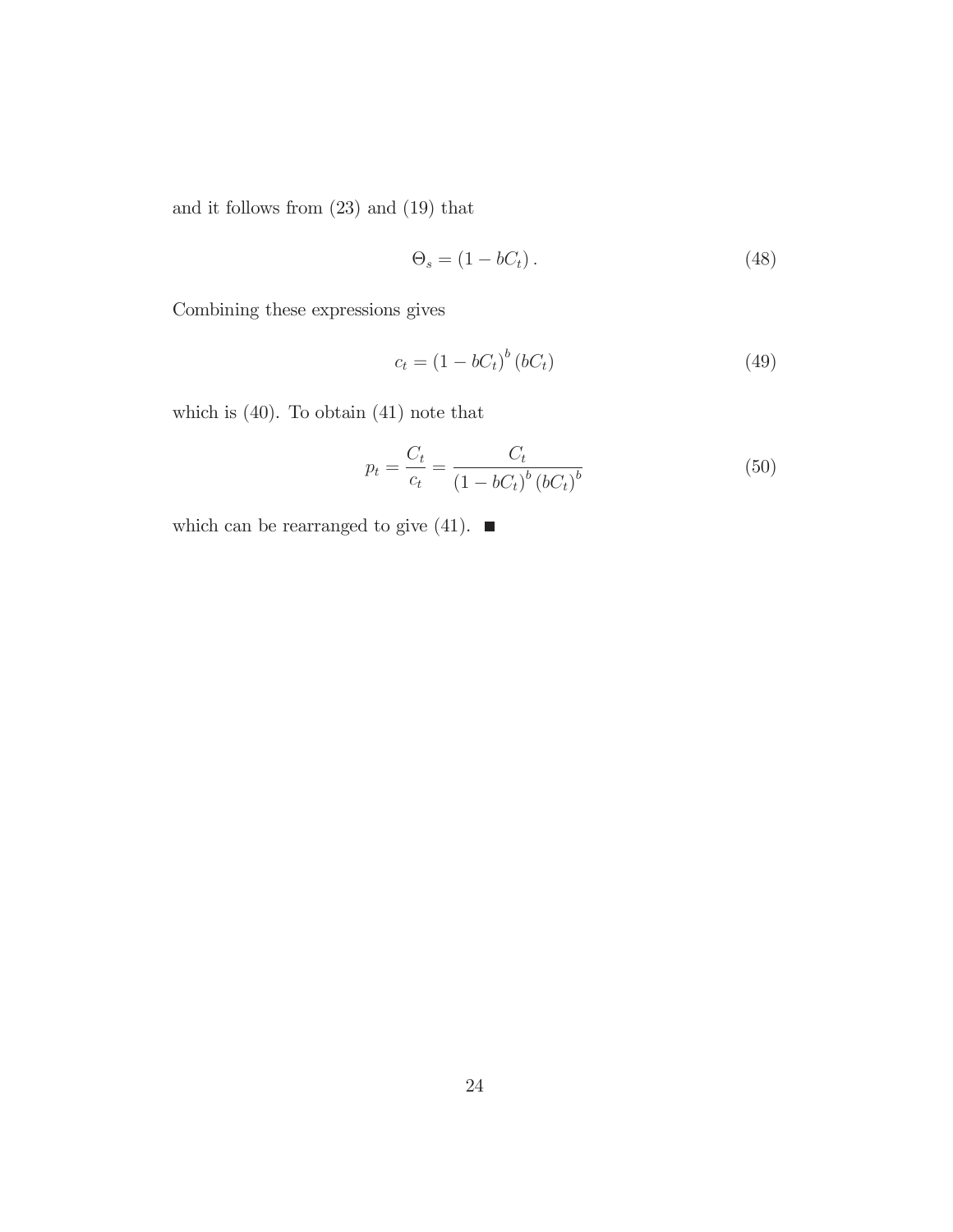### References

- Akerlof, G. (1970): "The Market for 'Lemons': Quality Uncertainty and the Market Mechanism," Quarterly Journal of Economics, 84(3), 488—500.
- Barro, R. J. (1974): "Are Government Bonds Net Wealth?," Journal of Political Economy, 82(6), 1095—1117.
- Benassy, J. P. (1975): "Neo-Keynesian disequilibrium theory in a monetary economy," The Review of Economic Studies, 42, 503—523.
- Cole, H. L., and L. E. Ohanian (2004): "New Deal Policies and the Persistence of the Great Depression: A General Equilibrium Analysis," Journal of Political Economy, 112(4), 779—816.
- DREZE, J. H. (1975): "Existence of an exchange economy with price rigidities," Interntaional Economic Review, 16, 310—320.
- FARMER, R. E. A. (2008): "Aggregate Demand and Supply," *International* Journal of Economic Theory, 4(1), 77—94.
	- (2009 Forthcoming): Confidence, Crashes and Selffulfilling Prophecies: How to Prevent the Next Great Depression. Oxford University Press, New York.
- (2009 forthcoming): Expectations, Employment and Prices. Oxford University Press, New York.
- FRIEDMAN, M. (1968): "The Role of Monetary Policy," American Economic Review, 58(March), 1—17.
- FRIEDMAN, M., AND A. J. SCHWARTZ (1963): A Monetary History of the United States, 1867-1960. Princeton University Press, Princeton.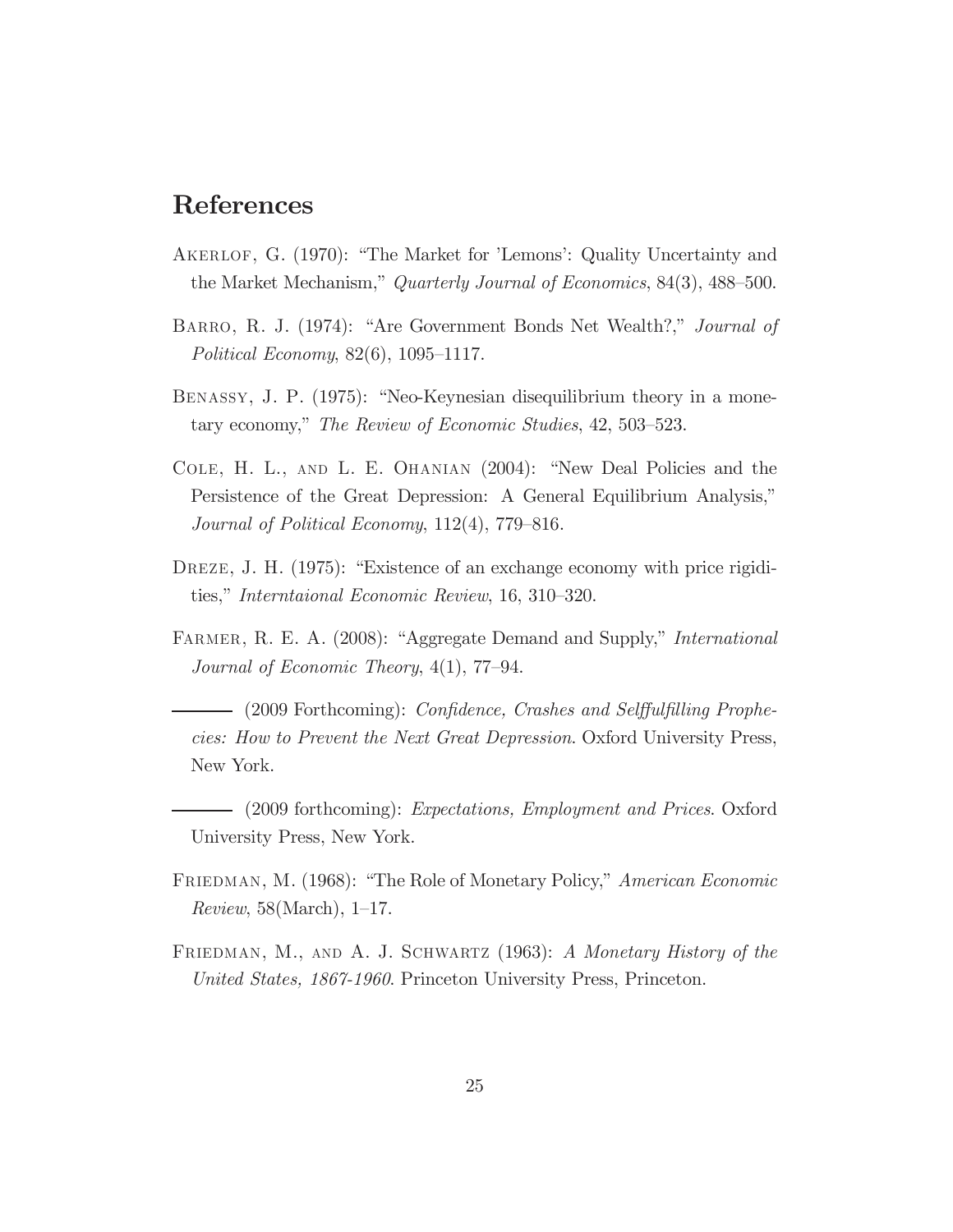- GALÍ, J., M. GERTLER, AND D. L. SALIDO (2007): "Markups, Gaps and the Welfare Costs of Business Cycle Fluctuations," The Review of Economics and Statistics, 89(1), 44—59.
- Hall, R. E. (2005): "Employment Fluctuations with Equilibrium Wage Stickiness," American Economic Review, 95(1), 50—65.
- Keynes, J. M. (1936): The General Theory of Employment, Interest and Money. MacMillan and Co.
- LUCAS JR., R. E. (1978): "Asset Prices in an Exchange Economy," *Econo*metrica, 46, 1429—1445.

- (1987): Models of Business Cycles. Basil Blackwell, Oxford, UK.

- MALINVAUD, E. (1977): The theory of unemployment reconsidered. Basil Blackwell, Oxford.
- Moen, E. (1997): "Competitive Search Equilibrium," Journal of Political Economy, 105(2), 385—411.
- Mortensen, D. T. (1970): "Job Search, the Duration of Unemployment, and the Phillips Curve," American Economic Review, 60(5), 847—62.
- PISSARIDES, C. (2000): Equilibrium Unemployment Theory. MIT Press, Cambridge, 2nd edn.
- PISSARIDES, C. A. (1976): "Job Search and Participation," *Economica*, 43, 333—349.
- Robinson, J. (1965): Collected Economic Papers, vol. III. Blackwell, Oxford.
- Rogerson, R., R. Shimer, and R. Wright (2005): "Search-Theoretic Models of the Labor Market: A Survey," Journal of Economic Literature, 43, 959—988.